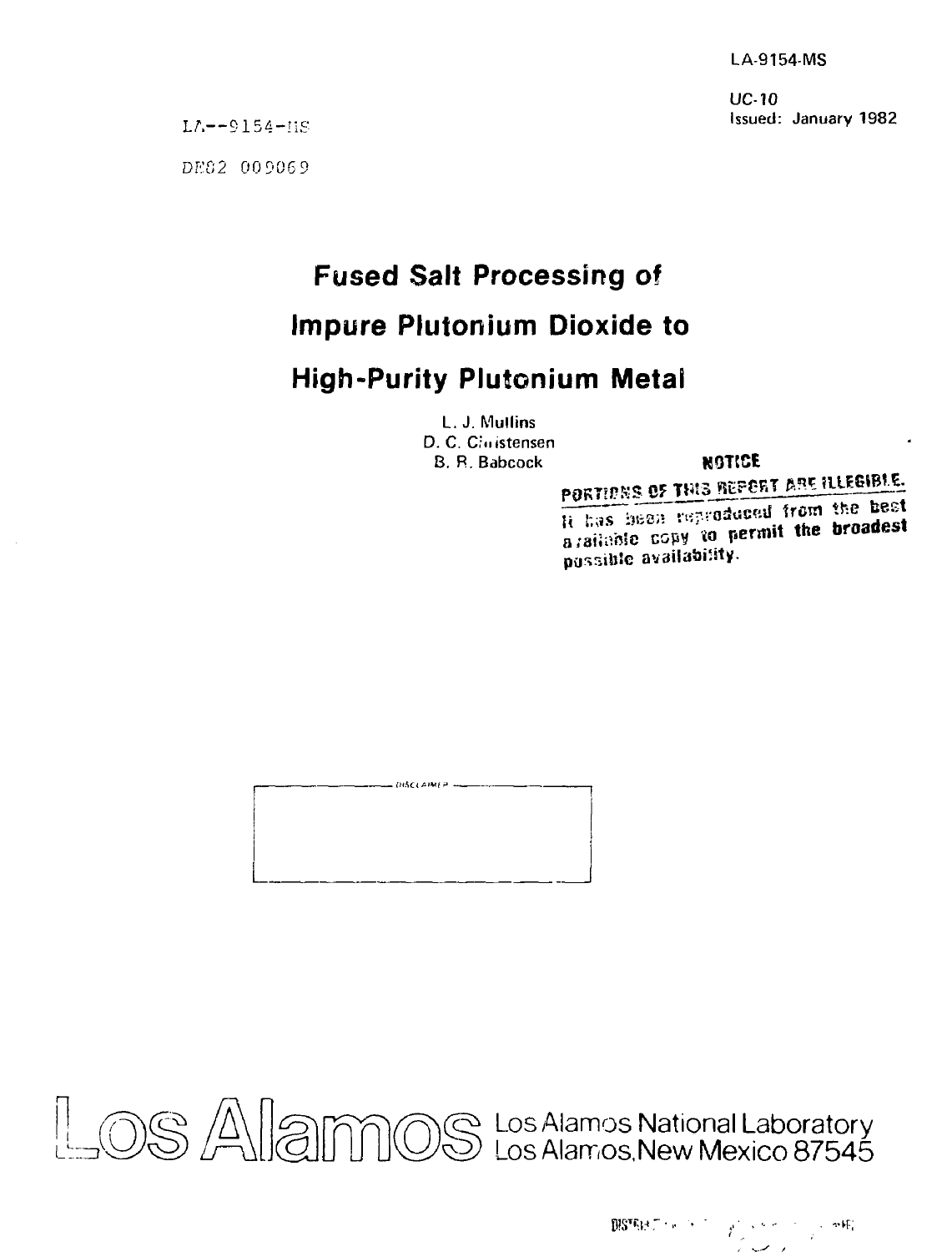#### CONTENTS

### PAGE

|       |                |                                                                                                                                                                                                                                                            | $\mathbf{1}$      |
|-------|----------------|------------------------------------------------------------------------------------------------------------------------------------------------------------------------------------------------------------------------------------------------------------|-------------------|
| $I$ . |                |                                                                                                                                                                                                                                                            | 1                 |
| II.   |                | SCHEMATIC FLOWSHEET FOR THE CONVERSION OF PLUTONIA SCRAP TO.                                                                                                                                                                                               | 2                 |
|       |                |                                                                                                                                                                                                                                                            |                   |
| III.  |                | DIRECT OXIDE REDUCTION PROCESS                                                                                                                                                                                                                             | 3                 |
|       | Α.             |                                                                                                                                                                                                                                                            | 3                 |
|       | B.             | Oxide Feed Specifications.                                                                                                                                                                                                                                 | 3                 |
|       |                | Physical Properties<br>1.                                                                                                                                                                                                                                  | 3                 |
|       |                | 2.<br>Isotopic Composition                                                                                                                                                                                                                                 | 4                 |
|       |                | 3.                                                                                                                                                                                                                                                         | 4                 |
|       | $\mathbf{c}$ . | Equipment and Materials                                                                                                                                                                                                                                    | 5                 |
|       | D.             |                                                                                                                                                                                                                                                            | 6                 |
|       | Е.             | Discussion                                                                                                                                                                                                                                                 | 9                 |
|       | $\mathbf{F}$ . |                                                                                                                                                                                                                                                            | 10                |
| IV.   |                |                                                                                                                                                                                                                                                            | 11                |
|       | Α.             |                                                                                                                                                                                                                                                            | 11                |
|       | <b>B</b> .     | Metal Feed Specifications                                                                                                                                                                                                                                  | 12                |
|       |                | Physical Properties.<br>1.                                                                                                                                                                                                                                 | 12                |
|       |                | 2.                                                                                                                                                                                                                                                         | $12 \overline{ }$ |
|       | $C_{\pm}$      | Equipment and Materials                                                                                                                                                                                                                                    | 12                |
|       | D.             |                                                                                                                                                                                                                                                            | 14                |
|       | Е.             |                                                                                                                                                                                                                                                            | 16                |
| ν.    |                | CONVERSION OF IMPURE PLUTONIA TO HIGH-PURITY METAL                                                                                                                                                                                                         | 18                |
| VI.   |                | <b>FUTURE WORK</b><br><u>. In the second contract of the second contract of the second contract of the second contract of the second contract of the second contract of the second contract of the second contract of the second contract of the secon</u> | 21                |
|       |                |                                                                                                                                                                                                                                                            | 21                |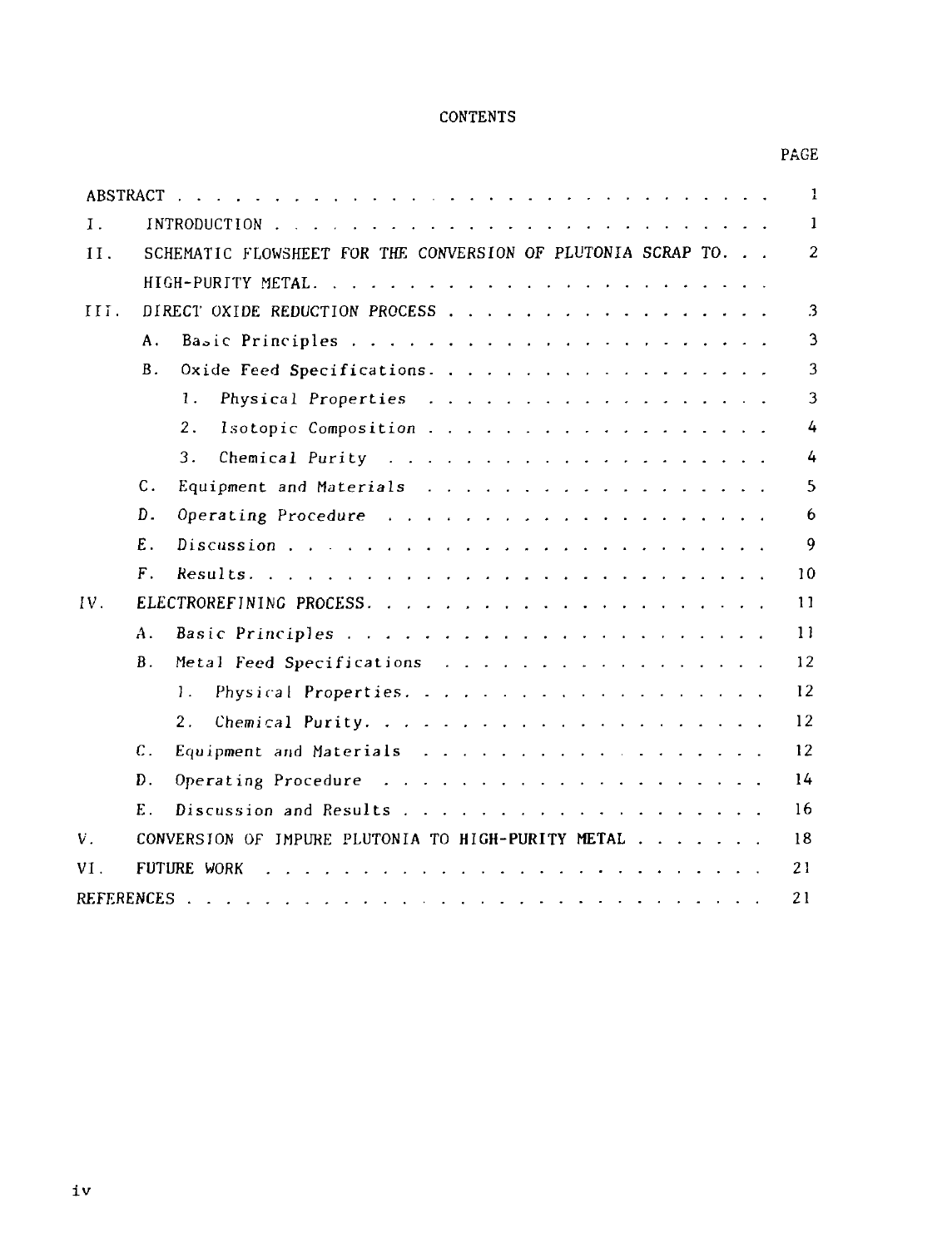#### FUSED SALT PROCESSING OF IMPURE PLUTONIUM DIOXIDE TO HIGH-PURITY PLUTONIUM METAL

by

#### L. J. Mullins, D. C. Christenaen, and B. R. Babcock

#### ABSTRACT

We have developed a process for converting impure plutonium dioxide ( $\sqrt{96\%}$  pure) to high-purity plutonium metal (>99.9%). The process consists of reducing the oxide to an impure plutonium metal intermediate with calcium metal in molten calcium chloride. The impure intermediate metal is cast into an anode and electrorefined to produce high-purity plutonium metal.

The oxide reduction step is being done now on a  $0.6$ -kg scale with the resulting yield being >99.5%. The electrorefining is being done on a 4.0-kg scale with the resulting yield being 80-85%. The purity of the product, which averages 99.98%, is essentially insensitive to the purity of the ieed metal. The yield, however, is directly dependent on the chemical composition of the feed.

To date, approximately 250 kg of impure oxide has been converted to pure metal by this processing sequence. The availability of impure plutonium dioxide, together with the need for pure plutonium metal, makes this sequence a valuable plutonium processing tool.

#### I. INTRODUCTION

The use of electrorefining (ER) for the routine processing of impure plutonium metals and alloys to high-purity metal has been an established procedure at Los Alamos since 1964. During the period 1964-1977, 1930 kg of metal fabrication scrap of <99% purity was converted to 1568 kg of high-purity plutonium metal,  $>99.95\%$  purity, in 653 runs.<sup>1</sup>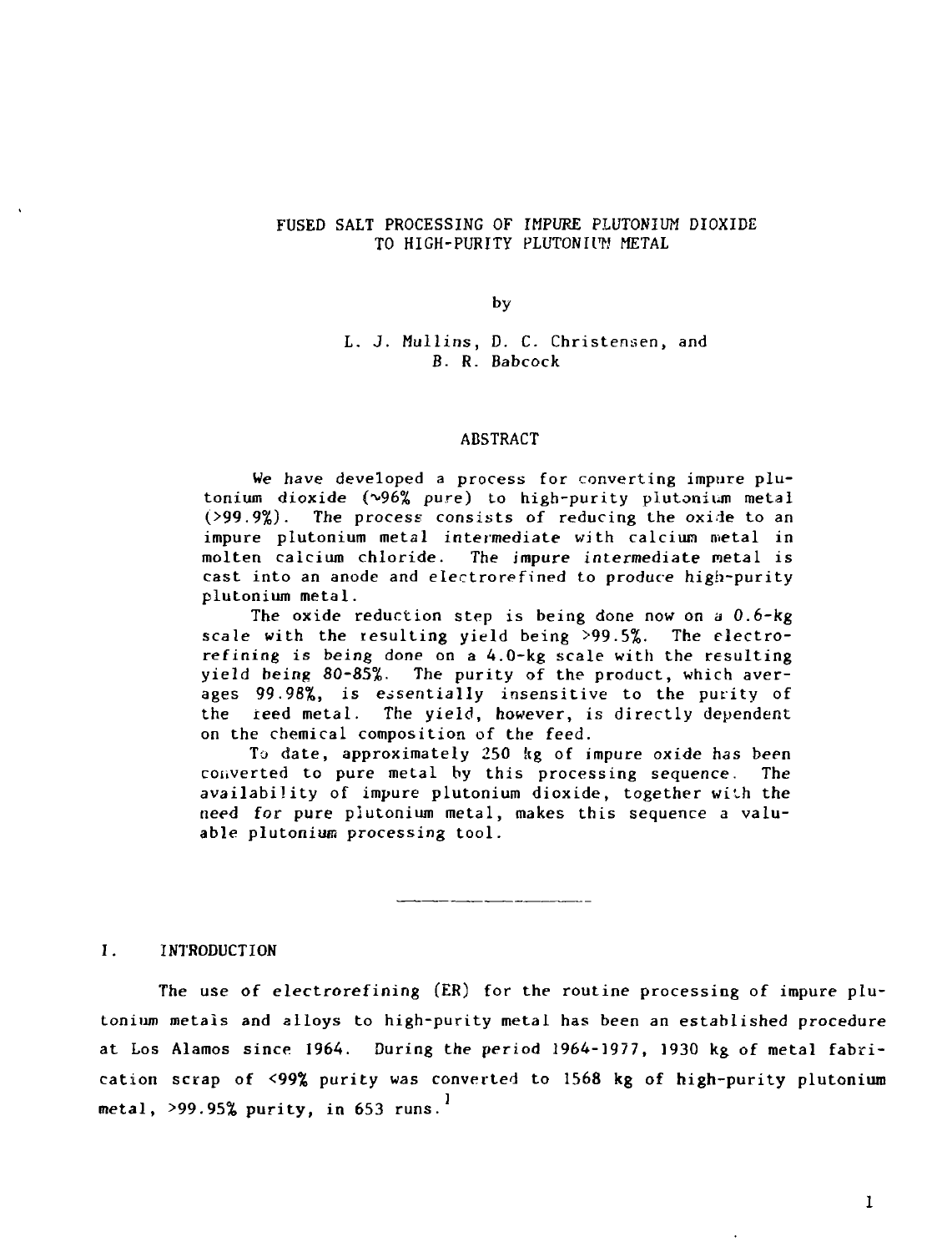The use of direct oxide reduction (DOR) procedures for the routine processing of plutonium dioxide to metal is a fairly recent inovation. Processes for the conversion of 200-g batches of  $^{238}$ PuO<sub>2</sub> and  $^{239}$ PuO<sub>2</sub> to metal were developed in 1975-1976.<sup>2</sup> The process was later extended to the  $400-$  and  $700-g$  scale for  $239$  PuO<sub>2</sub> operations.<sup>3</sup>

For the past 3 years, we used the combination of DOR/ER for the routine recycle of impure <sup>239</sup>PuO<sub>2</sub> to high purity metal. The recent shortage of plutonium metal,  $4$  the availability of plutonium oxide scrap, and the cost effectiveness of the process have resulted in increased interest in this processing route.

## II. SCHEMATIC FLOWSHEET FOR **THE CONVERSION OF PLUTONIA SCRAP TO HIGH-PURITY**  METAL

The process schematic for the conversion of plutonia scrap to pure metal is given in Fig. 1. This flowsheet is considered in more detail in Sec. V. Plutonia scrap is reduced to impure metal that is electrorefined to produce highpurity metal.



Fig. 1. Conversion of plutonia scrap to pure metal.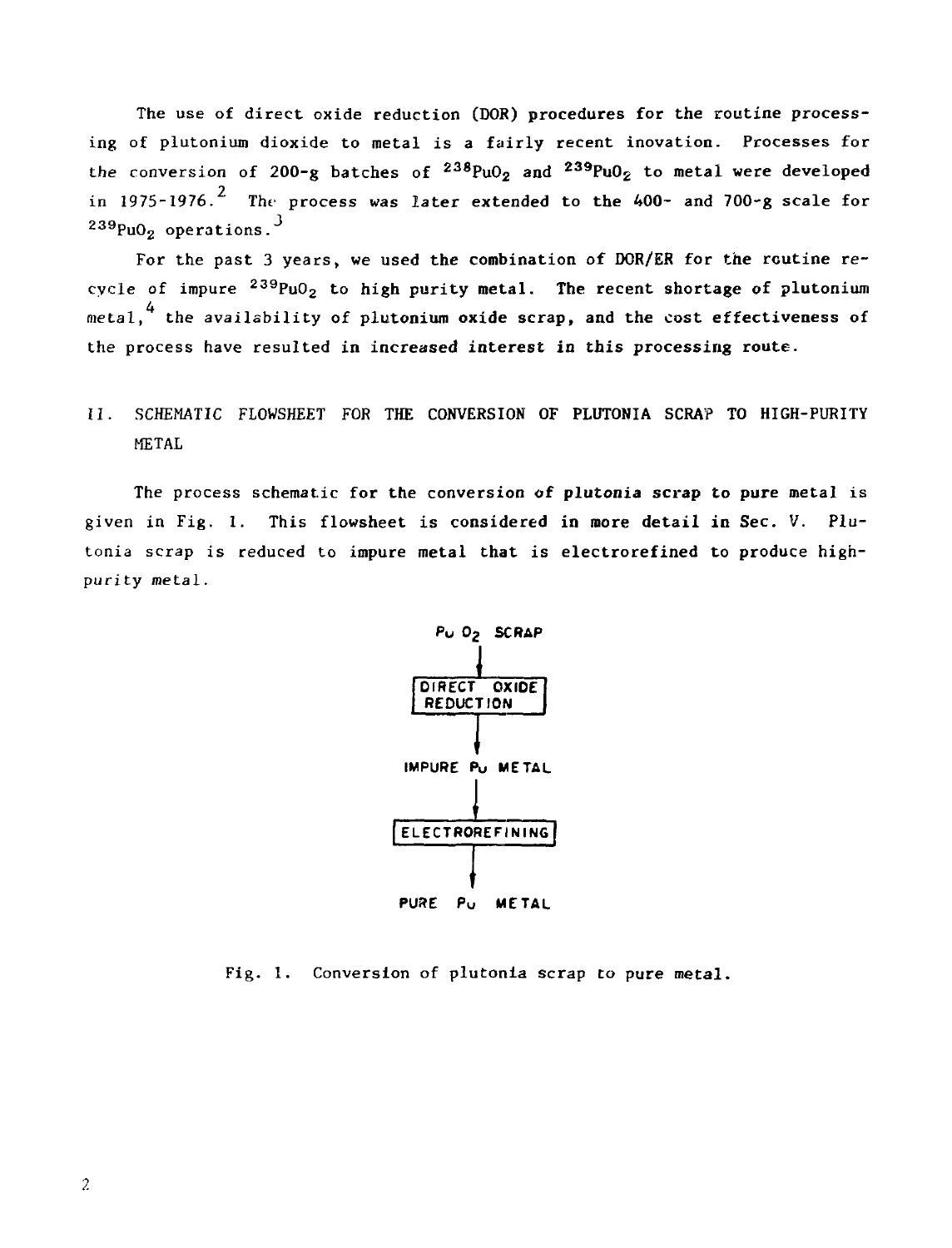#### III. DIRECT OXIDE REDUCTION PROCESS

### A. Basic Principles

A review of processes for reducing plutonium compounds to metal is given in Ref. 2. Most plutonium facilities react either PuF<sub>4</sub> or a mixture of (75 mol%)  $PuF_4$  - 25 mol% PuO<sub>2</sub>) with calcium. An initiator of (Ca + I<sub>2</sub>) or a pyrotechnic initiator is used in the  $PuF_4$  reductions.

There are many advantages to reducing  $PuO<sub>2</sub>$  directly to metal. They include

(a) Ease of preparation of  $PuO<sub>2</sub>$ . Plutonium metal and all of its compounds, except the phosphate, are converted to  $PuO<sub>2</sub>$  when they are heated in air.

(b) Availability of  $PuO<sub>2</sub>$ . Plutonium dioxide constitutes the bulk of scrap materials in storage. The usual form is foundry oxide, which is quite unreactive and cannot be converted to  $PuF_4$  by conventional hydrofluorination procedures. This oxide, however, can be reduced by DOR.

(c) Decrease in persinnel neutron exposures. Personnel neutron exposures are reduced by eliminating the use of  $PuF_4$  (that is,  $PuF_4$  is a high neutron emitter because of the  $(\alpha, \eta)$  reaction,  $^{19}F(\alpha, \eta)$ <sup>22</sup>Na.

The reduction of PuO<sub>2</sub> by Ca metal is done in a CaCl<sub>2</sub> solvent. The reaction is

 $PuO_2(s) + 2 Ca(\ell) + 11 CaCl_2(\ell) \longrightarrow 2 CaO \cdot 11 CaCl_2(\ell) + Pu(\ell)$ 

Thus, the  $CaCl<sub>2</sub>$  dissolves the CaO by-product permitting coalescence of plutonium metal in a massive pool.

#### B. Oxide Feed Specifications

1. Physical Properties. We have no physical property limitations on the oxide feed. High-fired, unreactive oxides, as well as the more reactive oxides prepared by the calcination of oxalates and peroxides, can be reduced to metal with high yields.  $^2$  Most of the oxides we process are either foundry oxides, resulting from the burning of plutonium casting skulls, or impure oxide resulting from the calcination of  $Pu_2(C_2O_4)_3 \cdot xH_2O$ . This latter oxide is usually the product from the recovery of plutonium wastes by aqueous methods.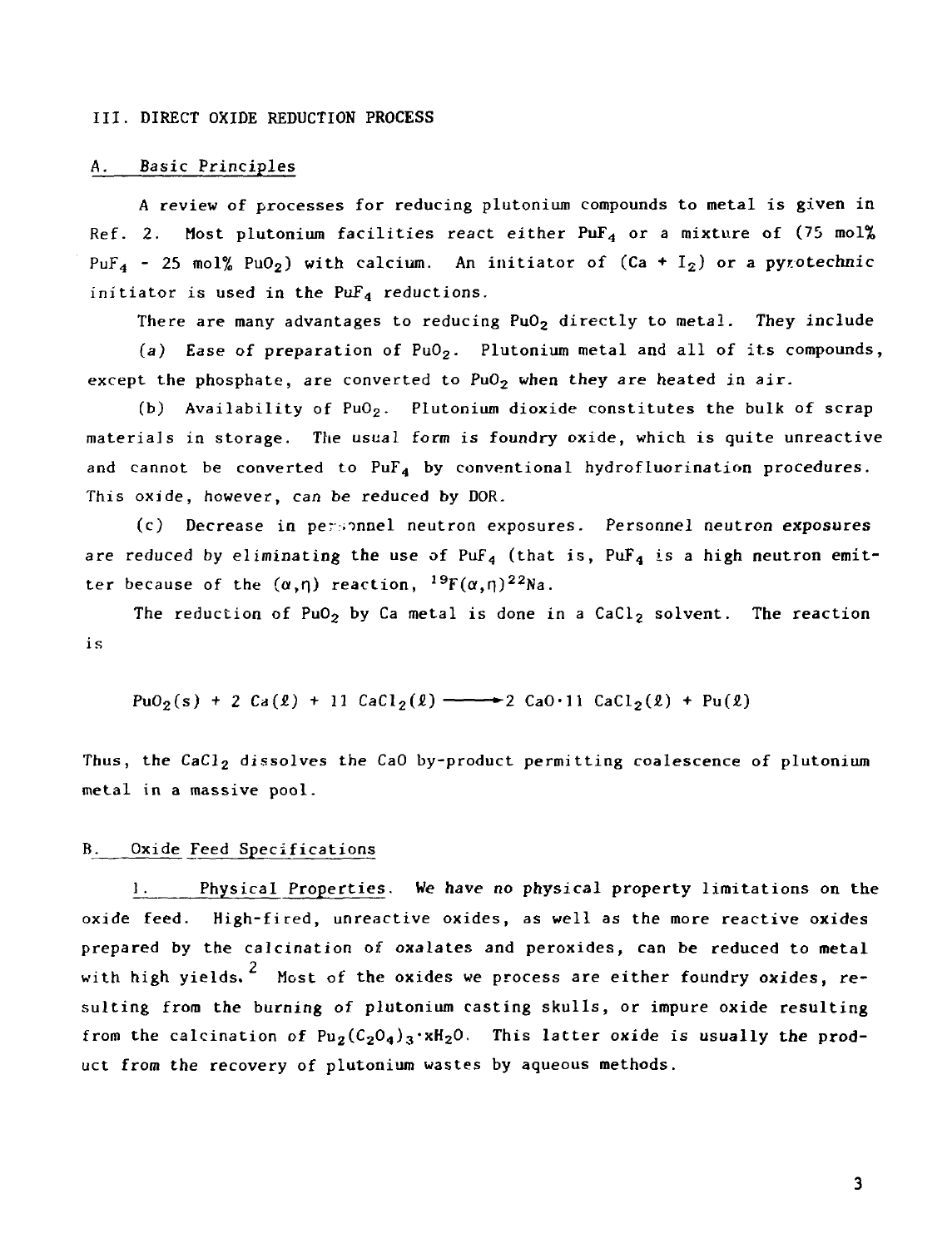2. Isotopic Composition. We have no plutonium isotopic limitations on oxide feed. We have routinely processed feeds containing as much as 20-21% <sup>240</sup>Pu with no variation in procedures and no decrease in yields.

3\_. Chemical Purity. Present chemical purity specifications for oxide feed are given in Table I. These specifications serve as a guide for nuclear

TABLE I

#### CHEMICAL PURIFICATION DATA FOR LLECTRORE: INTHE AND CHEMICAL SPECIFICATIONS FOR OXJDE FEED

|         | Electrorefining Data,    |                          |                                          |
|---------|--------------------------|--------------------------|------------------------------------------|
|         |                          | Concentration, ppm" of   | Uxide Feed                               |
| Element |                          | Element In               | Specification ()<br>Ъt.,                 |
|         | Feed                     | Product                  |                                          |
| L١      | Ä1                       | 0.005                    | ţ,<br>NЬ                                 |
| Be      | 250                      | y0                       | 0 01 Max                                 |
| B       | 110                      | 76 OS                    | N.                                       |
| Кa      |                          |                          |                                          |
|         | 119                      | -10                      | $0/25$ Max                               |
| Мg      | 100                      | $\mathbf{1}$             | G. 25 Max                                |
| A l     | 2000                     | Υì                       | 6. LO Max                                |
| S:      | 326                      | $\epsilon$ $\zeta$       | $6-10$ Max                               |
| ĸ       | $-5$                     | 410                      | N.L                                      |
| Cа      | 500                      | $+10$                    | $\mathcal{C}(\mathcal{A})$               |
| Sc      | $\blacksquare$           | $\blacksquare$           | v. 10 Hax                                |
| 1:      | 15000                    | 10                       | 1. S. Max                                |
| ŧ.      | $\blacksquare$           | ۰                        | G. 10 Max                                |
| ٤r      | 140                      | ÷S.                      | N.S                                      |
| . In    | 200                      | <0 1                     | G. IL MIK                                |
| ŀг      | 25800                    | 20                       | ようせん                                     |
| Çо      | 23000                    | <b>KO</b> 5              | 2 3 Max                                  |
| N1      | >1000                    | 0.5                      | 0.50 Max                                 |
| Сu      | 500                      | $\cdot$ 1                | <b>U</b> Strillan                        |
| Zn      | 1000                     | $+5$                     | G 50 Sex                                 |
| Ga      | 12900                    | <20                      | $1.0$ $M_{1}x$                           |
| RЬ      | -                        | ٠                        | N.L                                      |
| Sr      | $\blacksquare$           | -                        | S.1                                      |
| Ÿ       | 8000                     | 0.4                      | $0.80$ Max <sup>c</sup>                  |
| Zr      | 1000                     | 14                       | G 46 Max                                 |
|         |                          |                          |                                          |
| M٥      | 1000                     | 0.5                      | N.L                                      |
| Cd      | - 13                     | 40.5                     | 0 50 Махс                                |
| Sr      | 1000                     | 41                       | $0.10$ Max                               |
| Сs      | $\bullet$                | ۰                        | S.1                                      |
| Ba      |                          | ۰                        | N.L.                                     |
| La      | 510                      | <1                       | N.L.                                     |
| Hf      | 2000                     | 5.0.5                    | N.L.                                     |
| Ta      | 5000                     | 80                       | $0.10$ $\text{Max}$                      |
| w       | 65                       | 42.5                     | $0.10$ Max                               |
| Re      | $\overline{\phantom{a}}$ | $\overline{\phantom{0}}$ | N.L.                                     |
| PЪ      | 1000                     | 40.5                     | $0, 10, \text{Max}^{\mathbb{C}}$         |
| Bı      | 50                       | >1                       | $0.10$ Мах $^{\mathfrak{c}}$             |
| Тh      | 1300                     | 10                       | 1.0                                      |
| υ       | 656                      | 20                       | Hax.<br>0. 1<br>Max                      |
| Am      |                          | 130                      |                                          |
| c       | 1000                     |                          | $\frac{N}{N}$ , $\frac{L}{L}$ , $\alpha$ |
|         | 1800                     | 15                       |                                          |
| Тm      | 1350                     | >10                      | $0, 20$ Max                              |
| Ir      | 4500                     | 110                      | $0.50$ $\text{Ha}x^0$                    |

**g** of Elment/10<sup>6</sup> g of sample.

b<br>No limit.

CValues might be raised if these limits present a problem.

d<sub>Carbon</sub> is removed in the oxide roasting step. The carbon content of an electrorefining feed, however should not exceed 0.3&%.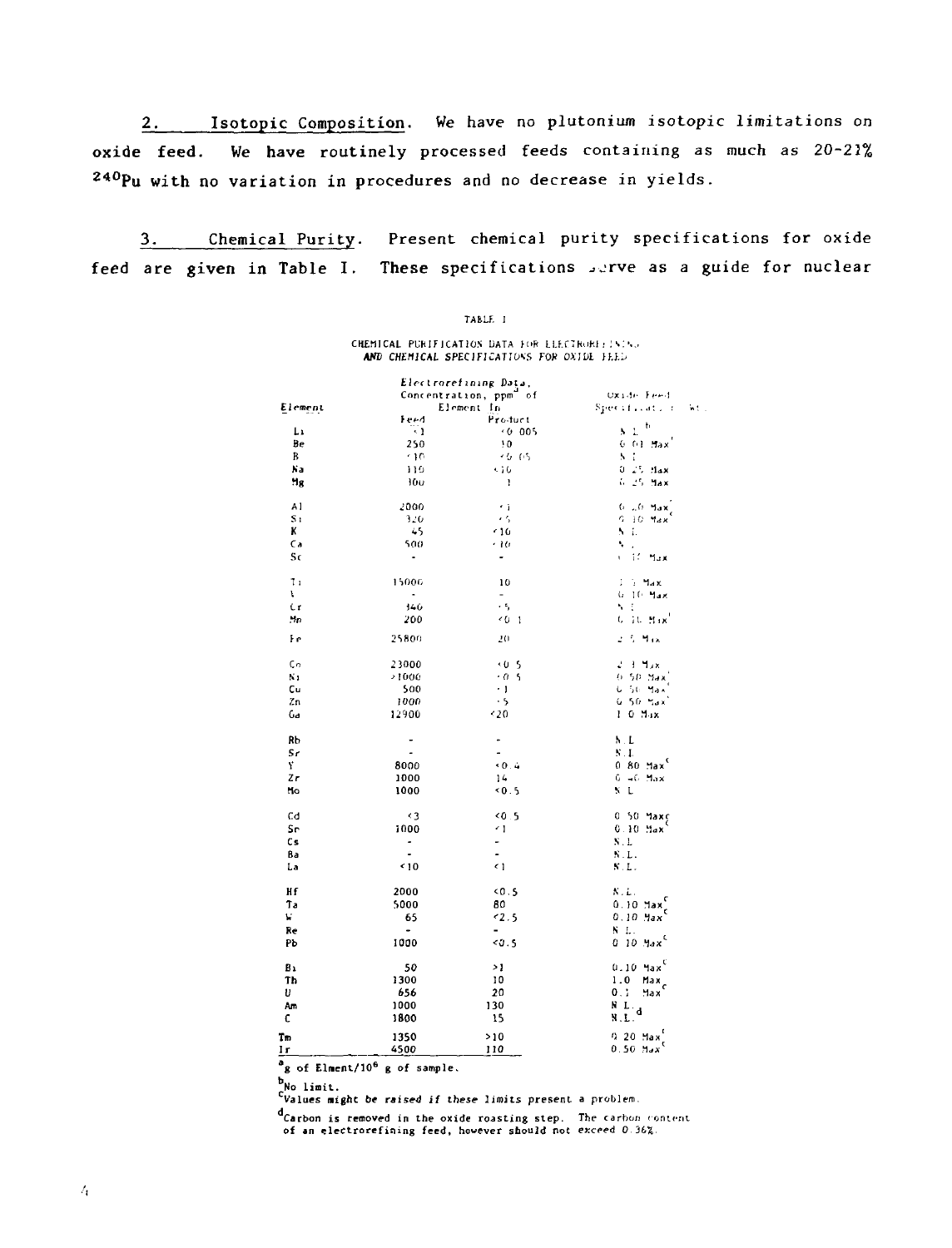material managers in selecting processing routes. Oxides that meet these specifications are processed by DOR/ER. In most cases, product metal purity requirements and electrorefining limitations set the specifications. As shown in Table I, some of the specifications are based on experimental data. In other cases, (zirconium and thorium), phase diagrams were used to calculate the concentration of the elemental impurities that would permit 90% depletion of the plutonium anode before solidification occurs at 75O°C. Table I serves only as a guide. The limitations on purity are probably conservative and might be changed if operational data show they are too restrictive.

The specification for plutonium concentration is that the plutonium value should be equal to or greather than 85%. This corresponds to an oxide purity of 96.4% for the usual isotopir mix. Again, this number is a guide for screening oxide feeds. More definitive work could result in a relaxation of this criterion.

#### C. Equipment and Materials

The oxide reduction equipment is shown in Fig. 2. The reduction is done in a magnesia crucible contained in a tantalum safety can and a stainless steel loading can. The loading can is contained in a sealed furnance tube having an argon atmosphere and is heated by a resistance furnace, Lindberg Model 6015S. The reaction mixture is stirred by a tantalum stirrer fitted with two sets of oppositely pitched impellers. As the stirrer is rotated clockwise, the bottom impeller lifts the plutonia into the molten salt and the top impeller pulls the calcium metal down into the molten salt. Temperature is measured by a Chromel-Alumel thermocouple immersed in the melt and protected by a tantalum-nickel sheath. The outer tube is tantalum and the inner tube is nickel. The tantalum is resistant to the components of the reaction mixture and the nickel protects the tantalum from air oxidation and provides mechanical strength. The upper ends of the tantalum and nickel tubes are welded together.

The magnesia crucibles are highly vitrified bodies and are fabricated com mercially.

The calcium chloride is Mallinckrodt's 4104 Anhydrous Calcium Chloride. Before using, we dry it under vacuum at 225°C for approximately 5 days and then isostatically press it into cylinders.

The calcium metal is Pfizer's Redistilled-Grade, 6-mesh nodules.

5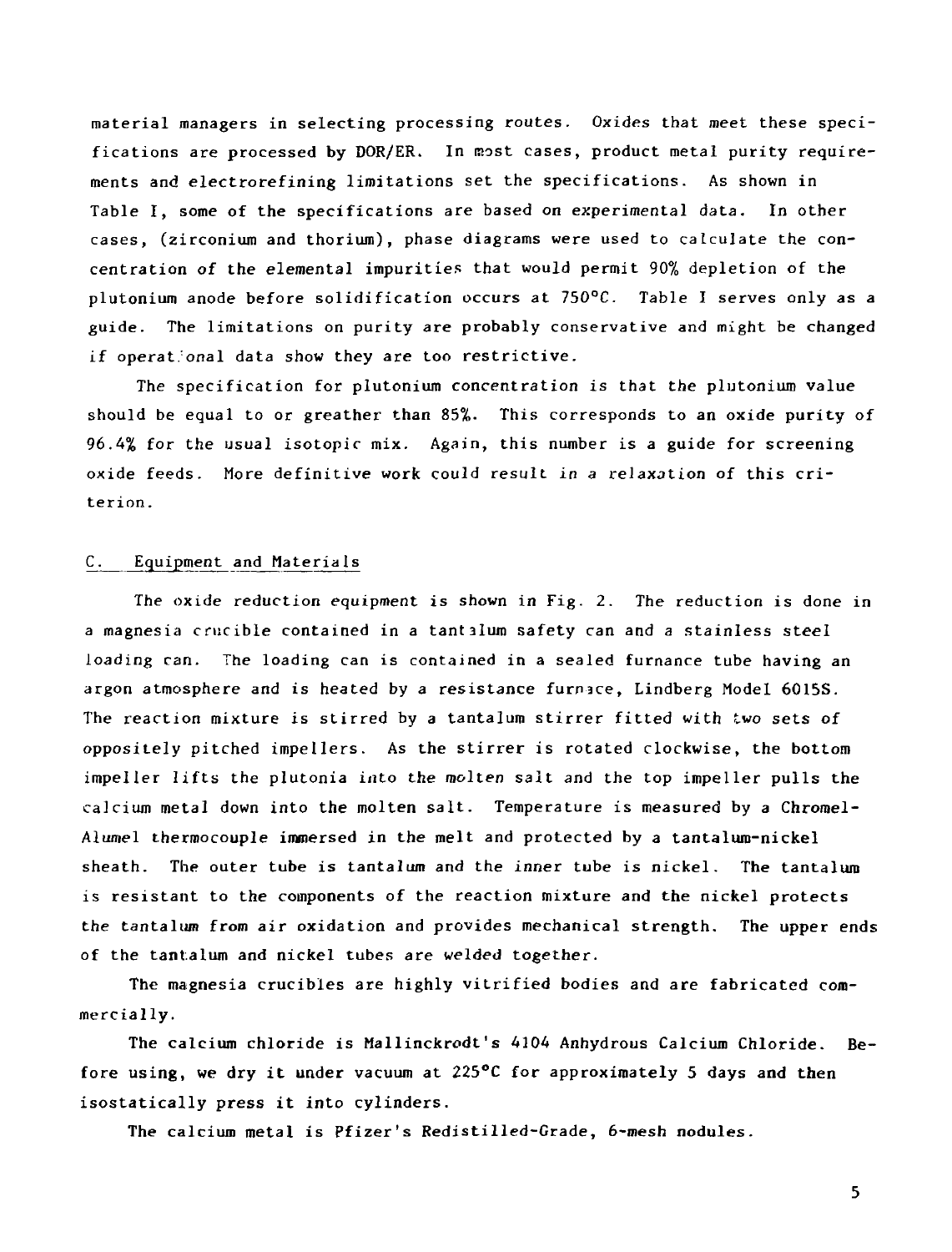

Fig. 2. Plutonia reduction equipment.

#### D. Operating Procedure

Approximately 700 g of roasted plutonia (see Sec.  $\dot{V}$  for roasting conditions) are poured into a magnesia crucible (Los Alamos body A-480). With the crucible in the vertical position, the PuO<sub>2</sub> is covered with a 100-g layer of anhydrous calcium chloride powder. The 301 g of calcium metal is then placed on this powder. Finally, a 3.5-kg cylinder of  $CaCl<sub>2</sub>$  is placed on the calcium. The crucible is loaded into the tantalum safety can, which is placed in the stainless loading can. This assembly is then placed in the furnace tube and the cover plate is bolted in place. A vacuum is pulled on the furnace tube, which is checked for gas tightness. The furnace tube is then filled with argon gas to 4 psig.

The crucible is heated at a maximum rate of  $200^{\circ}C/h$  to the melting point of CaCl<sub>2</sub>, 772°C. The thermocouple sheath and stirrer are then lowered into the melt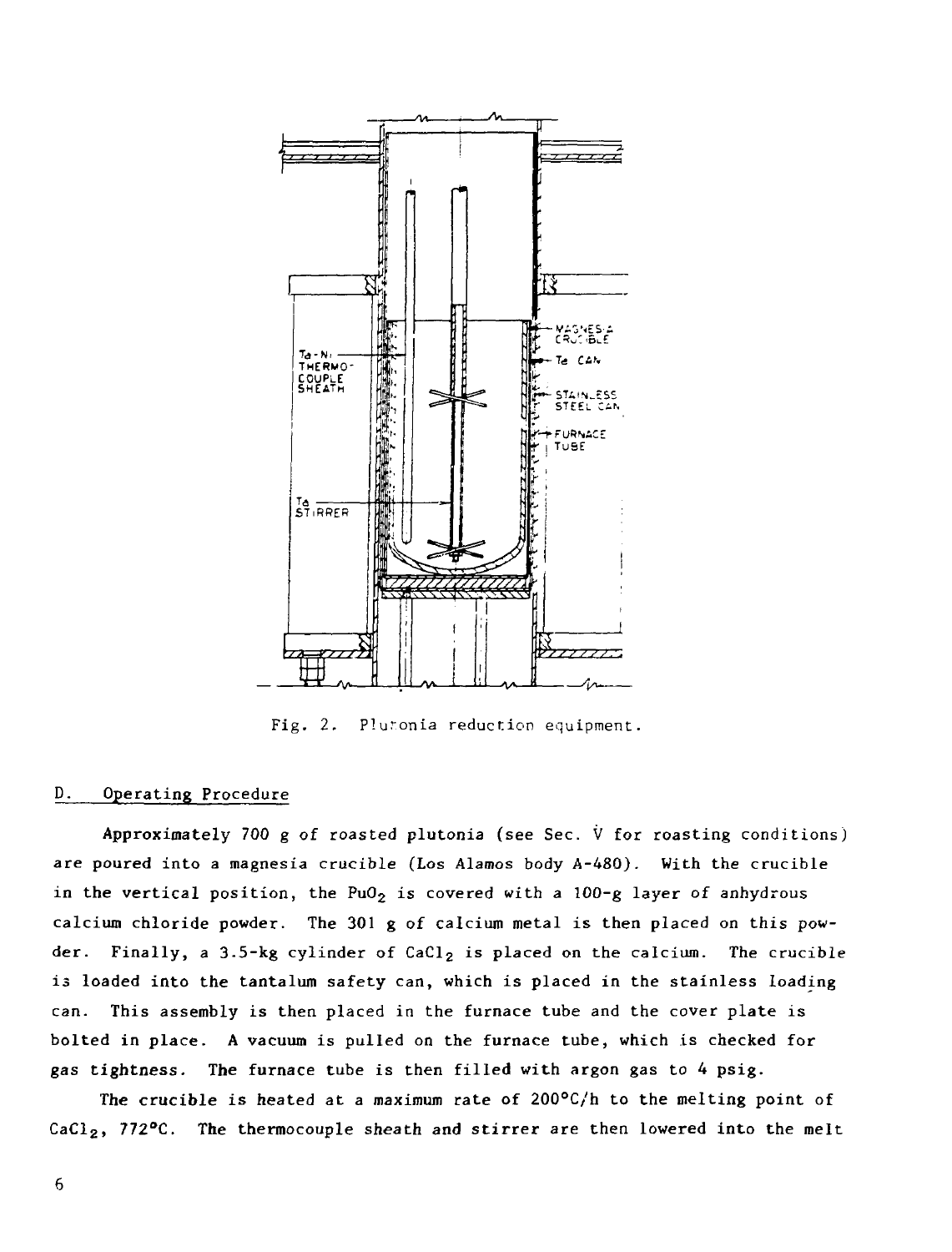to the position shown in Fig. 2. When the temperature reaches 800°C, stirring is initiated at 200 rpm. An immediate increase in temperature occurs. After 1 to 2 min at 200 rpm, a leveling of the temperature takes place, the stirring is then increased slowly to 400 rpm, and then increased to 600 rpm. The temperature profile for a typical run is given in Fig. 3. The reaction usually is complete in less than 5 minutes; however, stirring is continued for a total time of 15 minutes. If the temperature of the melt reaches 839°C (the melting point of calcium metal) before a 600-rpm stirring rate is achieved, the rate is immediately increased to 600 rpm. This is done to minimize the reaction

 $Ca(l) + MgO \longrightarrow CaO + Mg(l)$ .

This practice, ensures thorough stirring and minimal contact of calcium with the magnesia crucible. Usually, the maximum temperature reached is 875°C. A drop in temperature indicates completion of the reduction. Upon completion of the 15 minute stirring period, the stirrer speed is slowly decreased to zero rpm. By this time, the temperature levels out at  $\sim 850^{\circ}$ C. (Note. The temperature must be kept above 835° to achieve a high solubility of CaO in CaCl<sub>2</sub>.<sup>5</sup>) To promote good metal collection, the stirrer is raised 2 inches, reactivated, and the speed slowly increased to 200 rpm. After 2 minutes at 200 rpm, the speed is slowly reduced to 0 rpm and the stirrer is allowed to drain for 5 minutes. The stirrer and thermocouple sheath are then raised from the melt and the furnace is shut off.

The furnace is allowed to cool for at least 4 hours before unloading. The stainless loading can is removed from the furnace and inverted to remove its



Fig. 3. Temperature vs time, typical reduction.

 $\overline{7}$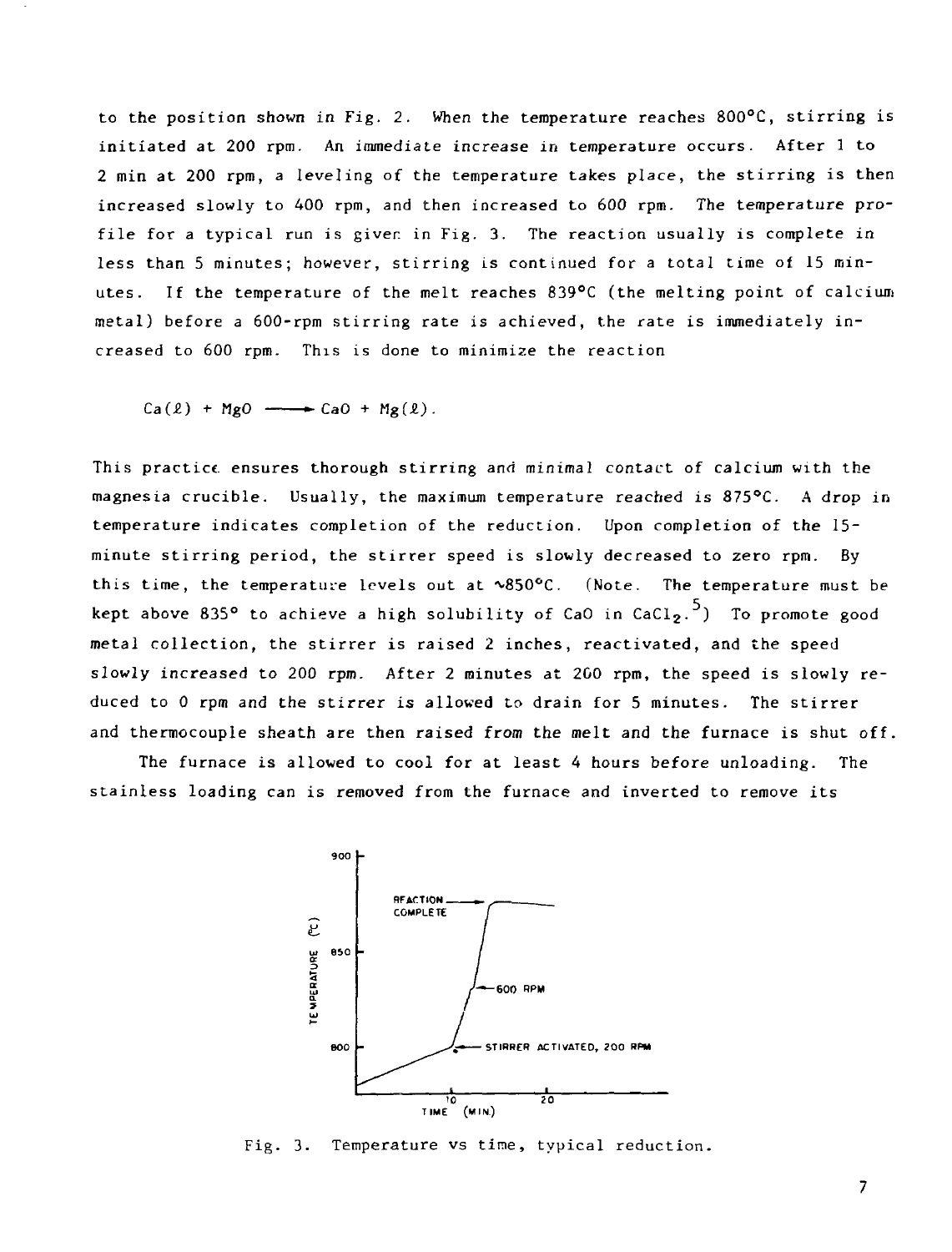contents. **The** metal button is removed from the magnesia crucible by breaking away the bottom of the crucible. As shown in Fig. 4, the button separates cleanly from **the salts** and crucible and can easily be removed by breaking away the bottom of the crucible. The residues consisting of the CaCl<sub>2</sub> - CaO salt and magnesia crucible are assayed for piutonium by neutron coincidence counting.



Fig. 4. DOR product and residues.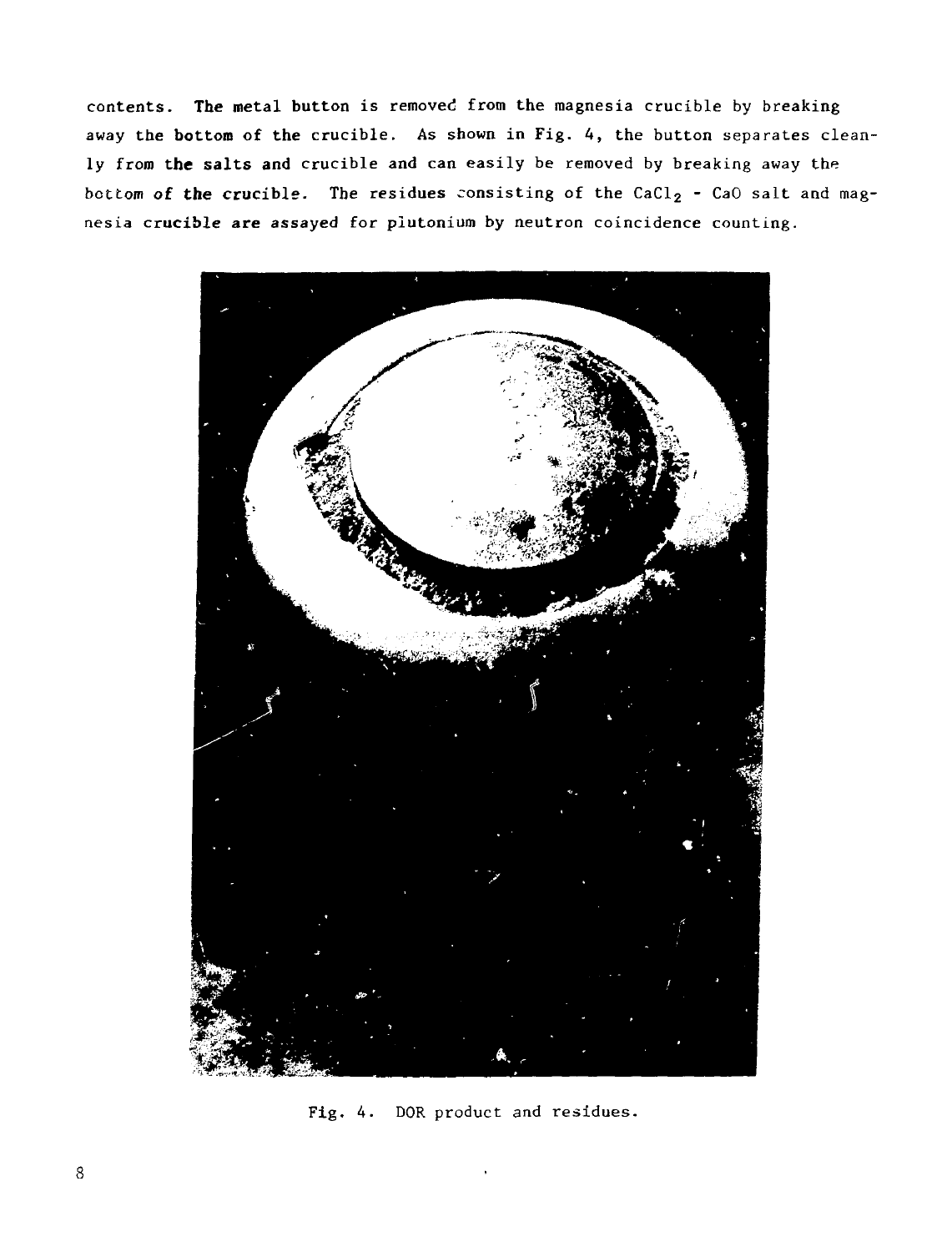#### E. Discussion

The success of DOR is dependent on many parameters.<sup>2</sup> The four most impor-The success of  $D$  is dependent on many parameters. The four system on  $\mathcal{D}_\mathcal{D}$ 

(a) Stirring. Effective stirring of the reaction mixture is absolutely  $es$ sential. High density  $PuO_2$  (11.46 g/cm<sup>3</sup>) must be lifted off the bottom of the crucible and dispersed into molten CaCl<sub>2</sub>. Low-density calcium metal  $(1.54 \text{ g/cm}^3)$ must be stirred into the CaCl<sub>2</sub> so it can react with PuO<sub>2</sub>. (In addition, dispersion of calcium metal into the melt minimizes attack of liquid calcium metal on the MgO crucible.) The reaction by-product, CaO, must be dissolved in the  $CaCl<sub>2</sub>$ as it is formed to permit good collection of the plutonium metal product and good phase separation of plutonium metal from the CaCl<sub>2</sub> - CaO melt. Poor stirring will result in incomplete reduction of  $PuO<sub>2</sub>$ , poor metal collection, and poor metal-salt phase separation.

metal-salt phase separation.  $\mathcal{L}$  Solvent capacity. The phase diagram for the capacity. The phase diagram for the  $C$ that the solubility of CaO in CaCl<sub>2</sub> is 18.5 mol% at 835°C. This solubility sets<br>the maximum ratio of g Pu/g CaCl<sub>2</sub> at a value of 0.245. Attempts to achieve this value $^2$  were unsuccessful and a value of 0.17 g Pu/g CaCl<sub>2</sub> was established for value were unsuccessful and a valua of 0.17 g Pu/g CaCl2 was established for practical operating conditions. It should be realized that virtually all of the oxide impurities present in the oxide feed also react with calcium metal resulting in the formation of CaO, namely,

 $Na<sub>2</sub>0 + Ca$   $\longrightarrow$  CaO + 2Na.

If the impurities are primarily light element oxides, enough CaO can be produced to interfere with the plutonia reduction. This can result in incomplete reduction of PuO<sub>2</sub> and poor plutonium metal collection. Fortunately, these poor runs are easily identified and the plutonium materials can be recycled into another run. This is accomplished by cleaving the bottom of the salt residue away from the main body of the CaCl<sub>2</sub> - CaO and loading this salt bottom and plutonium metal into a new run. The top portion of the salt usually contains <1 g plutonium.

(c) Temperature measurement. Direct measurement of the salt temperature is essential in the DOR process. Stirrer initiation and stirring rates are controlled by temperature measurement (see Sec. III.D). Control of the melt temperature is important in achieving maximum solubility of CaO in CaCl<sub>2</sub> and in minimizing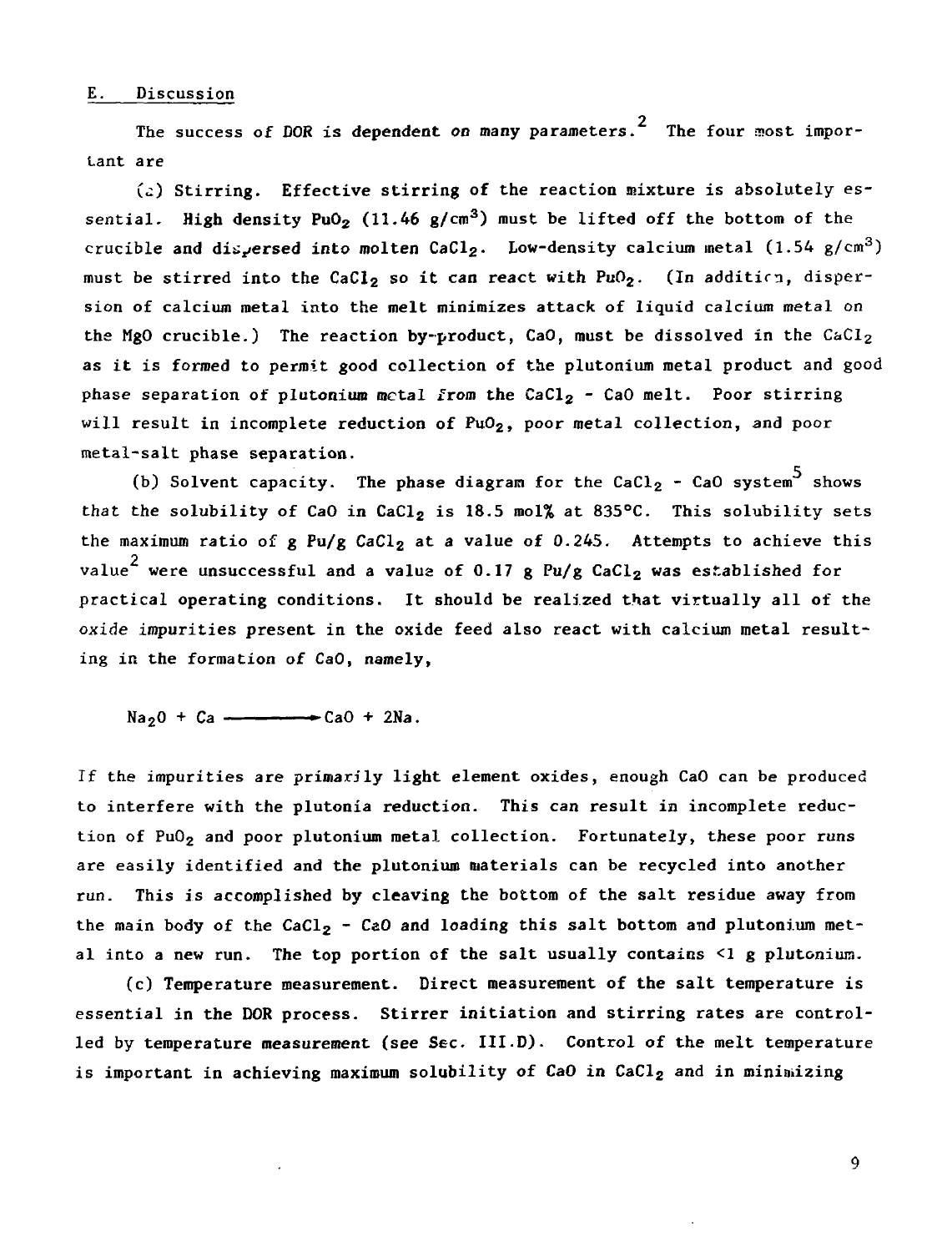the attack of MgO by liquid calcium. Progress of the reduction is easily followed by observing the melt's temperature trace, which clearly shows initiation and completion of the reaction (see Fig. 3).

(d) Dry reagents. The importance of using anhydrous  $CaCl<sub>2</sub>$  and PuO<sub>2</sub> cannot be overemphasized. Extreme care must be exercised in handling  $CaCl<sub>2</sub>$  because it is so hygroscopic. Calcium chloride can be dried easily in vacuum-drying ovens without any appreciable hydrolysis. The dried powder, however, must be handled in dry atmospheres to avoid water pickup. Once the CaCl<sub>2</sub> cylinders are pressed, water pickup is less of a problem. However, all cylinders are stored in vacuum drying ovens at 225°C after pressing. If moisture remains in the reagents, many problems arise. Foaming during the heat up and melting is most common. This results in a loss of  $CaCl<sub>2</sub>$  as a solvent for  $CaO$ . In addition, at the high reaction temperature, water reacts with both CaCl<sub>2</sub> and calcium to form CaO. This further reduces the solvent capacity of the CaCl<sub>2</sub> for the intended CaO reaction by-product. Regardless of mechanism, the result is a poor reduction yield. These runs generally must be rerun with a fresh CaCl<sub>2</sub> salt cake.

#### F. Results

The results of a typical plutonia reduction are given in Table II. Typically, 700 g of oxide feed containing 595 g of plutonium is reduced to metal with a yield of 99.5%. The plutonium held up on the tantalum stirrer is recycled to the next run. Essentially no purification is achieved in DOR. The product contains. all of the impurities present in the oxide feed plus those introduced by DOR reagents, namely, calcium, boron, and carbon (see Sec. V).

More than 250 kg of impure oxide have been converted to impure metal by DOR.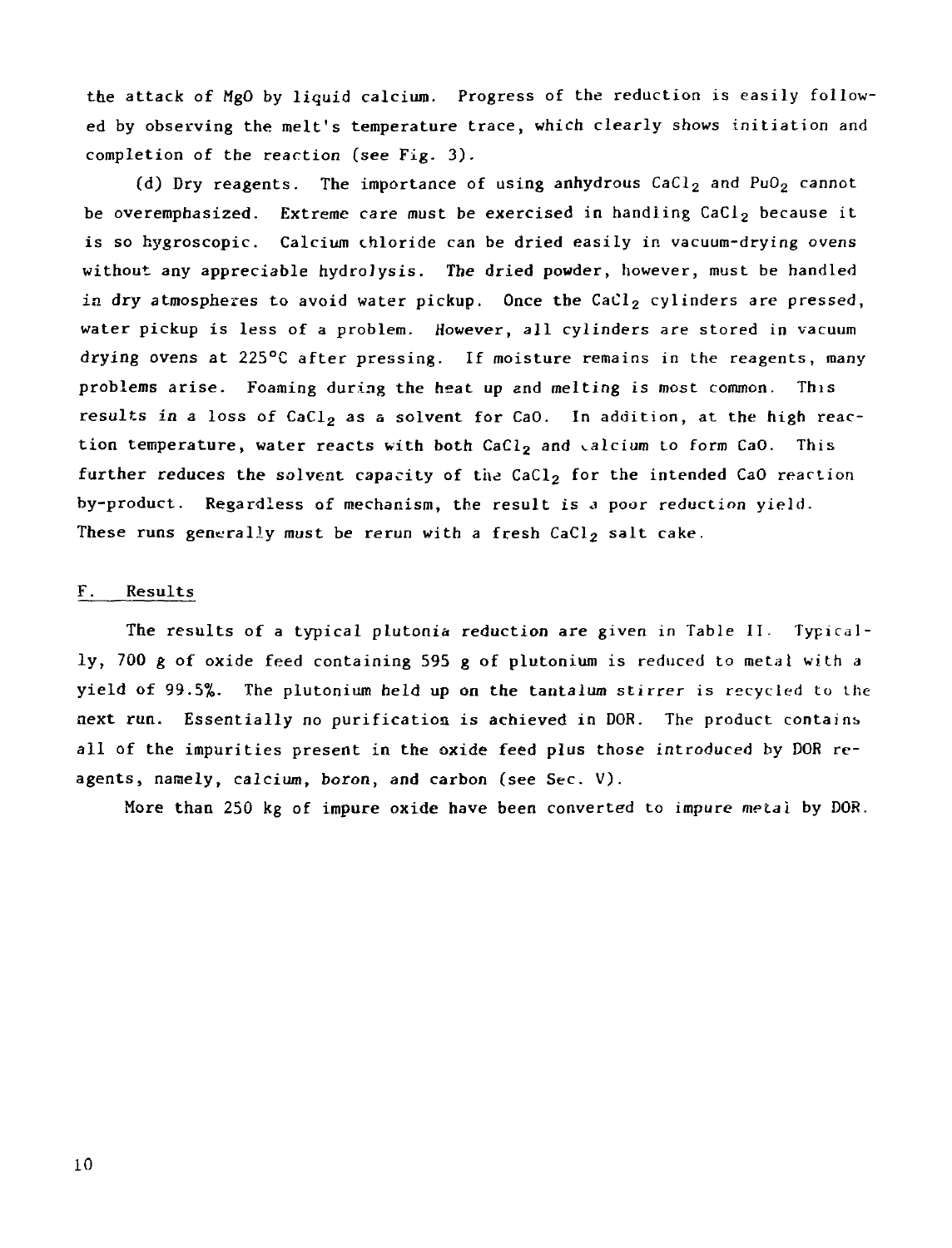#### **TABLE II**

## **RESULTS OF TYPICAL PLUTONIA REDUCTIONS (700 g Scale)**

| Feed Materials                | - Pu  |  |
|-------------------------------|-------|--|
| 700 g Oxide                   | 595   |  |
| 21 g Metal on Stirrer         | 20    |  |
| $301 \times$ Ca metal         |       |  |
| 3.6 $kg$ CaCl <sub>2</sub>    |       |  |
| <b>Reaction Products</b>      |       |  |
| 614 g Metal Button            | 592   |  |
| 21 g Metal on Stirrer         | 20    |  |
| Residues (salt and crucibles) | 3     |  |
| <b>Reduction Yield</b>        | 99.5% |  |

#### **IV. ELECTROREFINING PROCESS**

#### A. Basic Principles

**Plutonium electrorefining principles are summarized in Ref. 1. Briefly, the process consists of oxidizing plutonium from an impure metal feed at the an ode and reducing it to pure metal at. the cathode, that is,** 

Anode : Pu (impure,  $\ell$ )  $\longrightarrow$  Pu<sup>+3</sup> + 3e<sup>-</sup>  $\text{Cathode.}$   $\text{Pu}^{+3}$  +  $3e^{-}$   $\longrightarrow \text{Pu (pure, } \ell)$ 

Net Reaction: Pu (impure,  $\ell$ )  $\longrightarrow$  Pu (pure,  $\ell$ ).

**The process is done at 740°C in a molten salt consisting of NaCl-KCl-PuF3, under near-equilibrium conditions. Virtually all of the impu.ities concentrate in the anode. Of the impurities usually present in plutonimn, only americium concen trates in the salt.**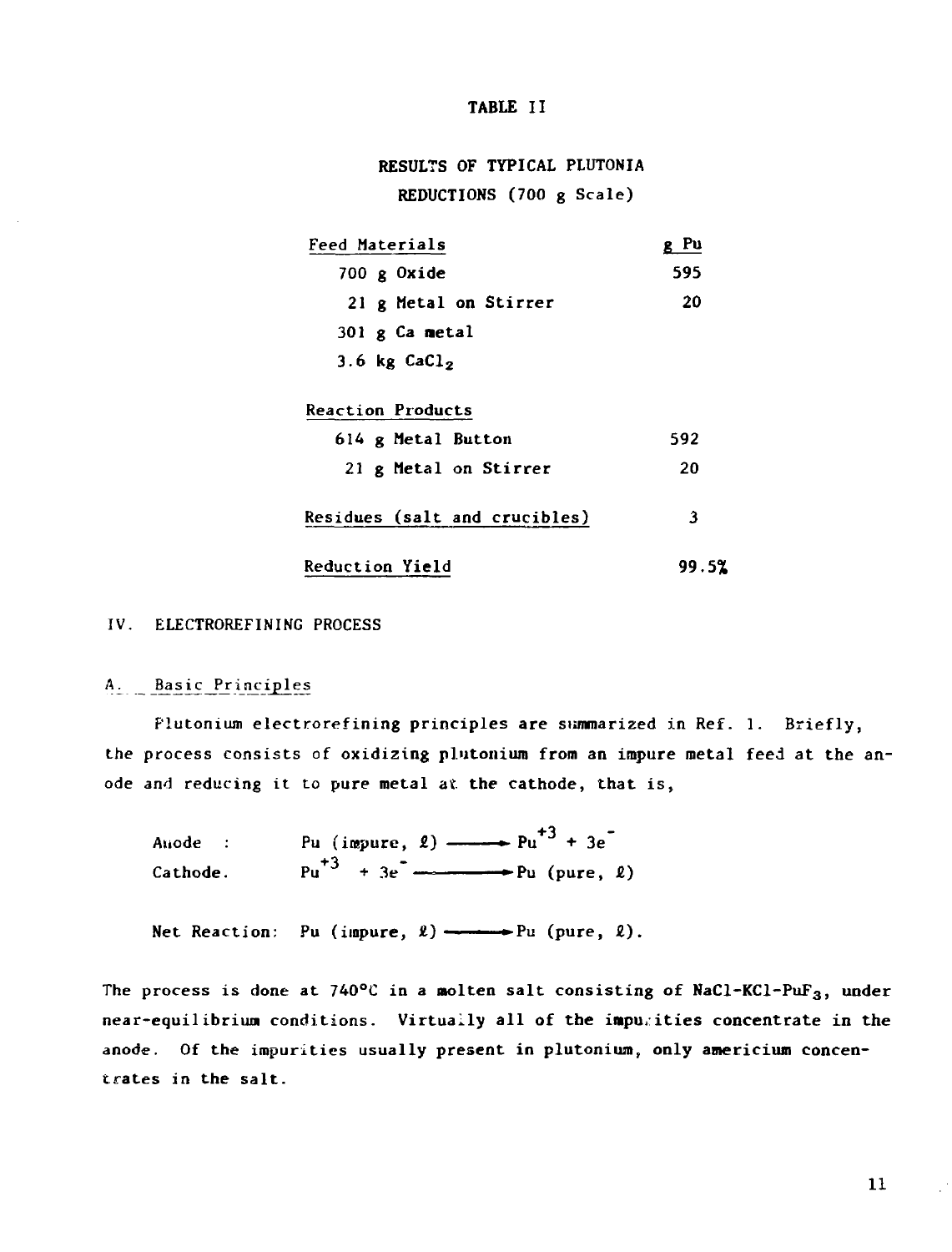#### B Metal Feed Specifications

1. Physical Properties. The feed to ER must be metal. It can be impure plutonium metal or alloys of plutonium. The metal is vacuum-cast into a cylinder prior to electrorefining. The primary purpose of the casting is to put the metal into the proper geometry for loading 4 kg of plutonium into the anode cup. The vacuum-casting also removes volatile metallic impurities such as calcium and magnesium and concentrates impurities such as  $PuO<sub>2</sub>$  in the casting residue. The presence of small amounts of  $PuO<sub>2</sub>$  will not negate the electrorefining; however, excessive amounts should be avoided. For tnis reason, oxidized anode cylinders an' thoroughly brushed before loading.

2. Chemical Purity. Because no purification takes place in DOR, the purity of the ER feed is dependent on the DOR feed. In practice, the ER feed is inferior because all of the reagent impurities of the DOR process are scavanged by the active plutonium metal product of DOR.

One of the design goals of ER is to deplete at least 90% of the plutonium anode before solidification or phase separation of the anode terminates the electrorefining. (For a thorough discussion of this point, see Ref. 1.) As stated in Sec. III. B.3 and seen in Table I, most of the oxide chemical specifications are based on ER empirical results. In some cases (zirconium, thorium, and carbon) phase diagrams were used to calculate the initial impurity concentration in the feed metal that would permit 90% anode depletion. Thus the data in Table I serve as a guide only and any change in operating conditions can affect the extent of anode depletion. In addition, the values in Table I can be changed when empirical results indicate that it is appropriate.

#### C. Equipment and Materials

The electrorefining equipment is shown in Fig. 5. The process is performed in a double-cupped magnesia crucible. As in DOR, the crucible is contained in a tantalum safety can and a stainless steel loading can. The loading can is contained in an identically sealed furnace tube and heated by an identical resistance furnace (Lindberg Model 6015S) as in the DOR process (see Fig. 2).

A schematic of the electrorefining cell is given in Fig. 6. The electrorefining crucible consists of two magnesia crucibles cemented together. The inner cup contains the impure metal feed. Both the impure metal and the molten salt electrolyte are stirred by a magnesia stirrer. A tungsten rod suspended in the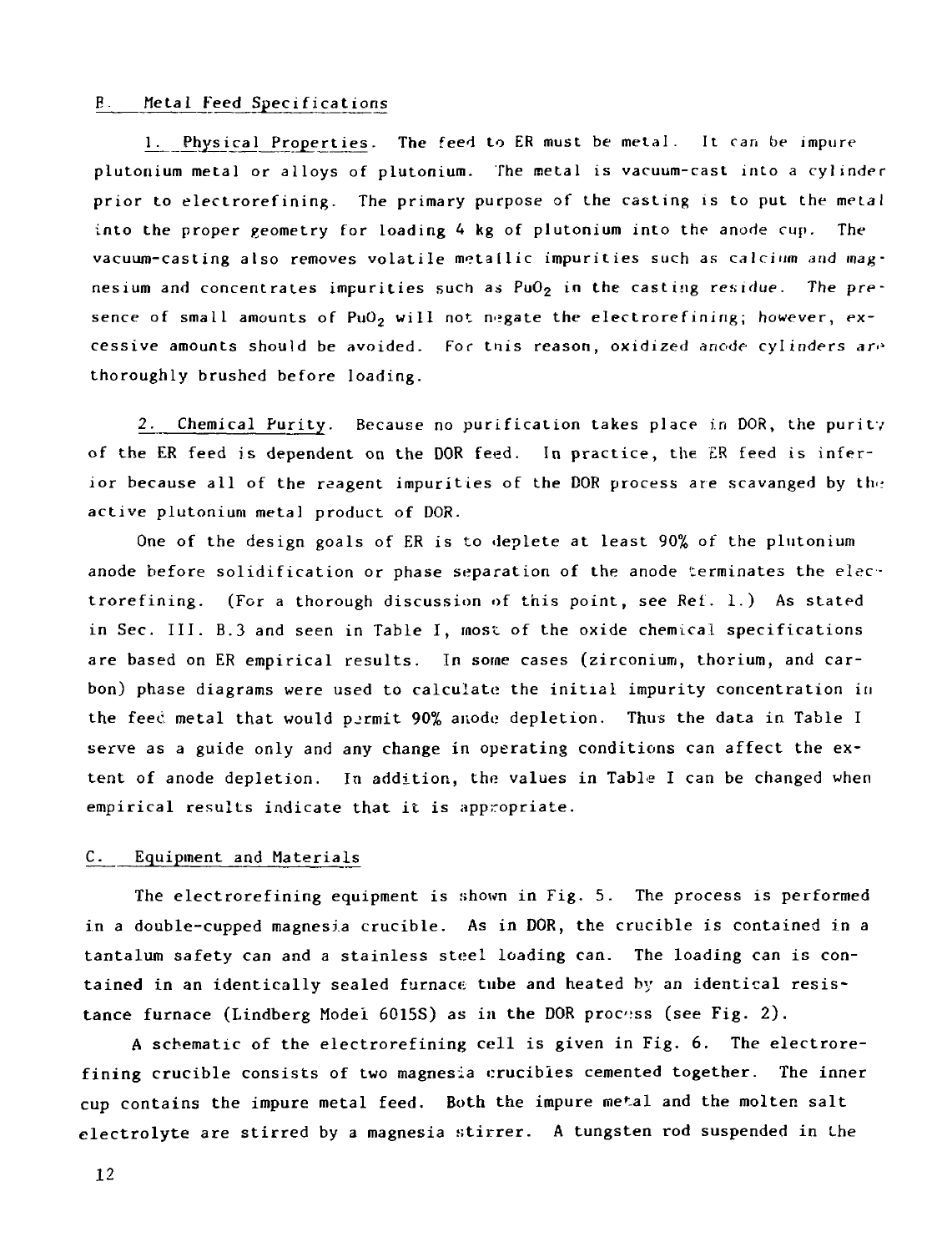

Fig. 5. Electrorefining process equipment .

impure metal pool serves as the anode rod. The anode rod is electrically insulated with a magnesia sleeve. A cylindrically shaped sheet of tungsten is suspended in the annular space between the two cups and serves as the cathode. The magnesia crucible and the magnesia stirrer are highly vitrified bodies and are fabricated commercially.

Raw materials for the anode rod and cathode are purchased commercially and the actual parts are fabricated at Los Alamos.

The sodium chloride and potassium chloride reagents are AR grade and are purchased commercially. The salts are dried overnight under vacuum at  $\sim$ 150°C and then cast into cylinders. Before use, a hole is drilled in one end of the salt casting.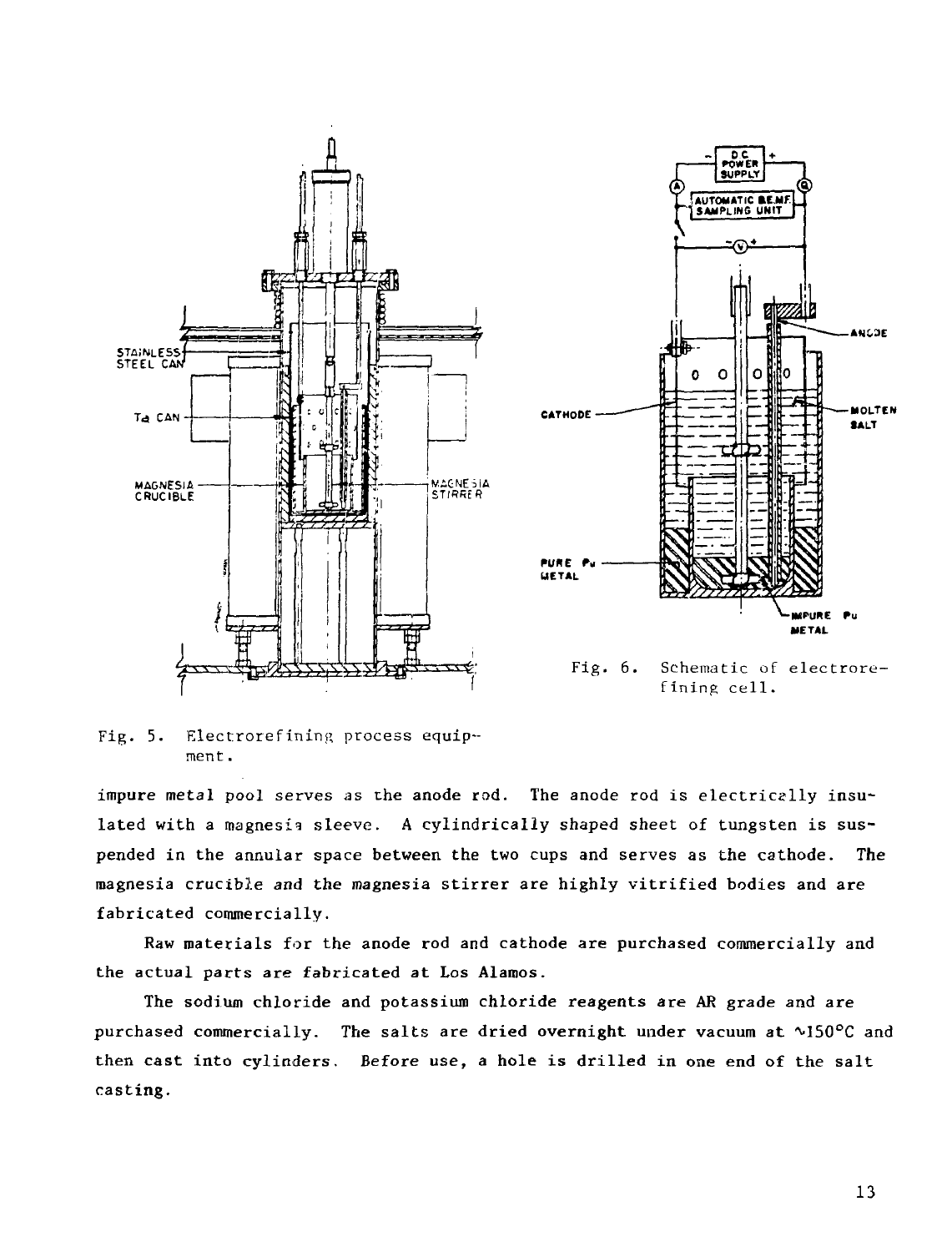#### D. Operating Procedure

The plutonium feed to the process is approximately a  $4-kg$  cylindrical ingot. The ingot is placed in the inner cup of the crucible. The crucible is loaded into the tantalum safety can, which is tnen placed in the stainless loading can. The assembly is then lowered into the fur,ace tube. The  $1400-g$  salt casting is placed, hole up, on top of the inner crucible cup. The  $PuF<sub>4</sub>$  reagent is poured into the hole of the salt casting. The cover, containing the stirrer, cathode, and anode rod is then bolted to the furnare tube. A vacuum is pulled on the furnace tube and the assembly is checked for gas tightness. The furnace tube is then filled with argon gas to 4 psig. The crucible is heated at a rate of  $50^{\circ}$ C/ $\tau$ to  $750$ <sup>3</sup>C.

The stirrer, cathode, and anode rods are lowered into position. The actual electrorefining process is accomplished by stirring at 800 rpm and passing a dc current between anode and cathode. The electrorefining is preceded by a preequilibration and pre-electrolysis treatment that purifies the electrolyte (see Ref. 1). As plutonium is dissolved at the anode, the level of metal in the inner cup drops. Plutonium ions are reduced to metal on the cylindrical tungsten cathode. The plutonium drips off the bottom of this cylinder in large globules and collects in the annulus between the small and large crucibles. The progress of a run is monitored automatically by the back  $EMF$  Sampling Unit.  $^6$  This simple device operates by interrupting the dc current periodically and measuring the polarization potential of the chemical ceil

Pu (pure)/NaCl-KCl-PuF<sub>3</sub> (impure).

If the polarization potential exceeds a preset value, the dc current stays off. Thus, the electrorefining is terminated automatically. This measuring device permits unattended operation of the electrorefining process and terminates a run before impurities are dissolved. Upon completion of the electrorefining, the stirrer, anode rod, and cathode cylinder are raised from the melt and heating is discontinued. After cooling and unloading, the metal ring product is isolated from the crucible and salt. (A typical ring is shown in Fig. 7.) The anode residue and the salt-crucible residues are processed by aqueous methods.<sup>7</sup>

Typical conditions for a A-kg scale electrorefining are given in Table III. The anode feed weighs 4100 g and contains 4000 g plutonium. The amount of PuF<sub>4</sub>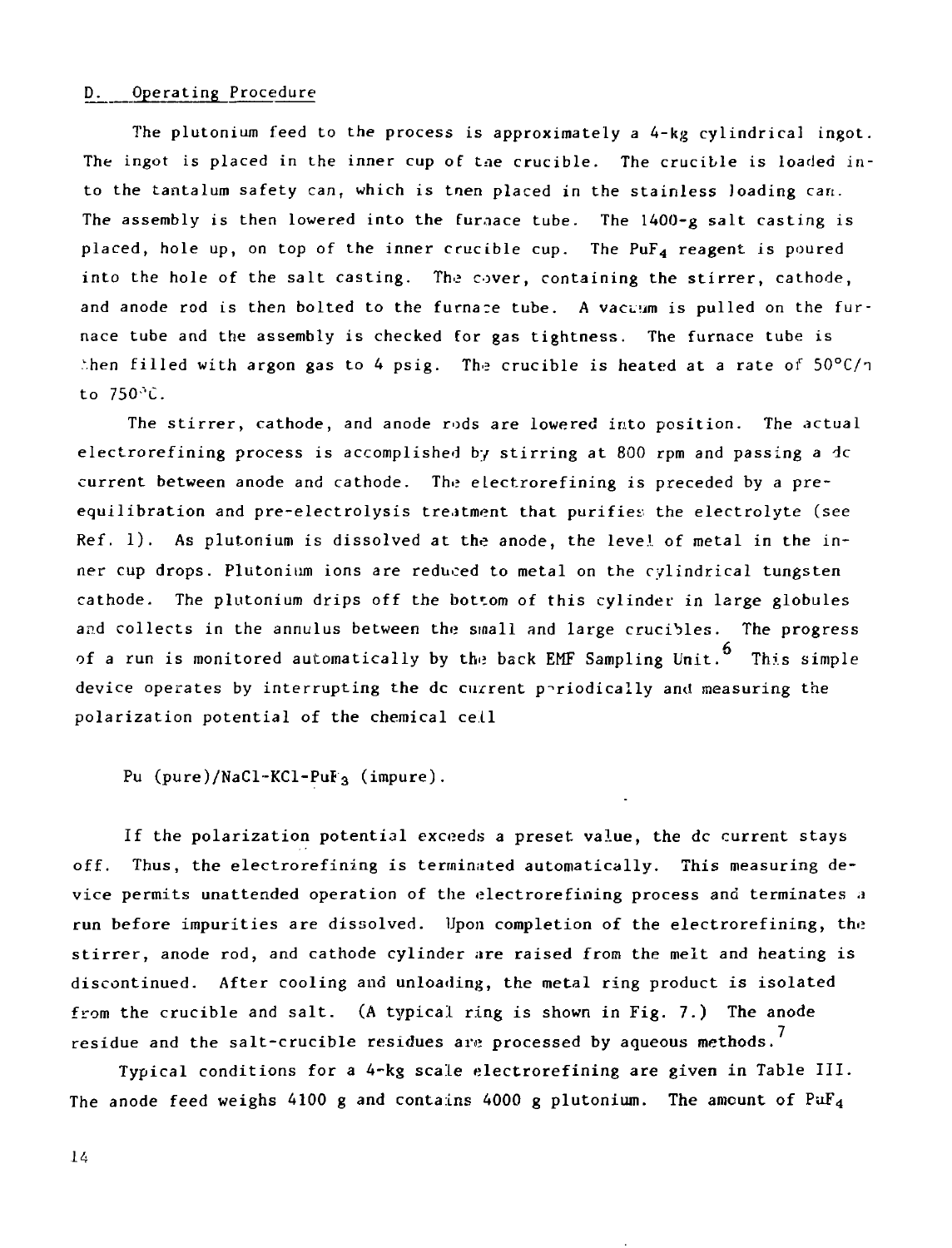

Fig. 7. Typical electrorefining product ring.

## **TABLE III**

## **TYPICAL CONDITIONS FOR ELECTROREFINING (4-kg Scale)**

| Weight of impure Pu, g      | 4100 |
|-----------------------------|------|
| Weight of NaCl-KCl, g       | 1400 |
| Weight of $PuF_4$ , g       | 120  |
| Temperature, <sup>o</sup> C | 750  |
| Current, A                  | 20   |
| Pu Collection rate, g/h     | 59   |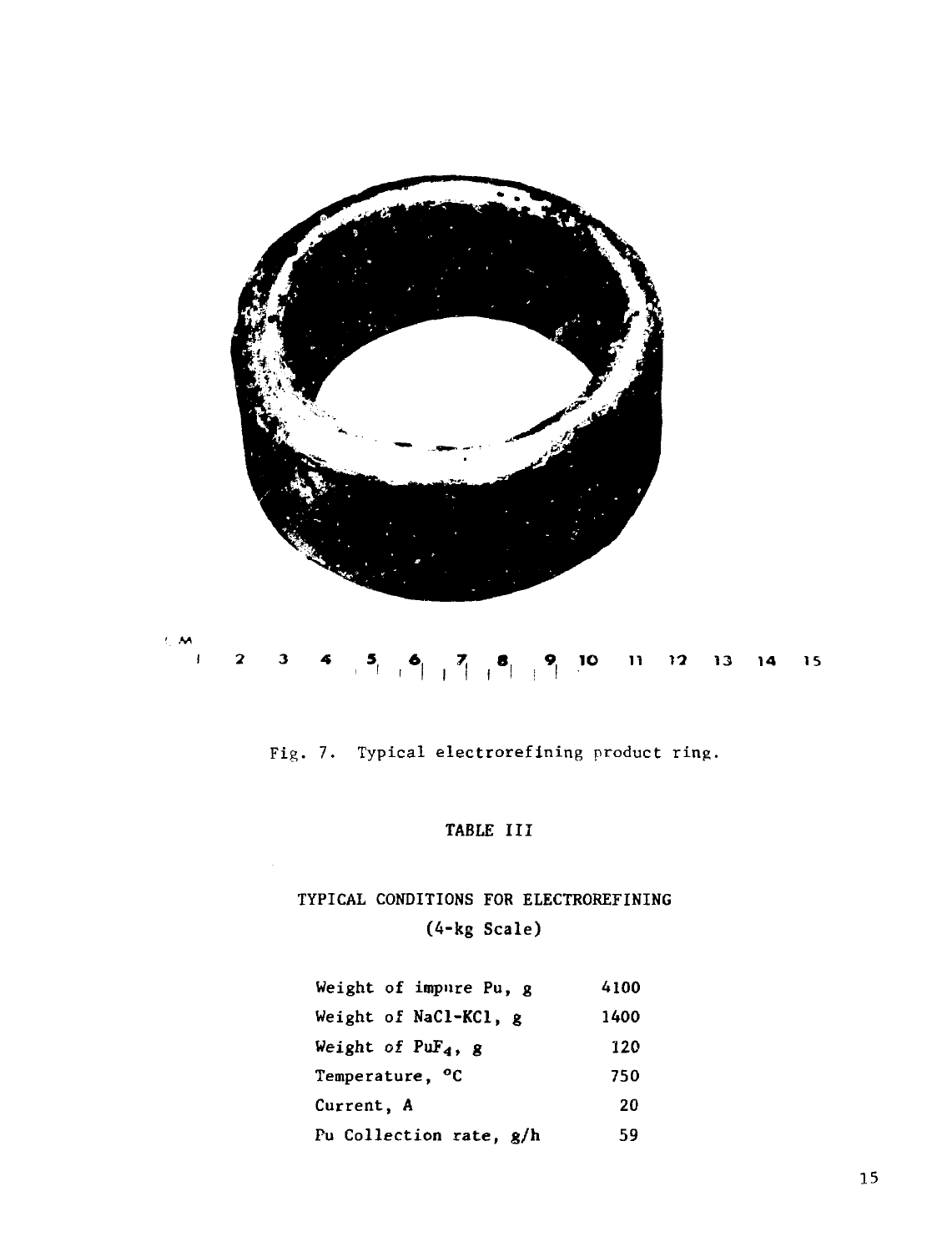added is determined by the requirements for americium removal. (For a detailed discussion of this point, see Ref. 1.) The maximum direct current used is 30 A. The actual current used for any particular run is calculated to permit termination of the run at a convenient time (Note. The units are manned on a 40-hour week.) For most runs, the current is approximately 20 A.

#### E. Discussion and Results

A typical material balance for a 4-kg electrorefining run using an impure Pu-i wt% Ga alloy feed is given in Table  $V$ . The product yield is 82.5% (100 x 3300/4000). The fraction of anode depletion is 0.90 [(4000-400)/4000]. The metal collection yield is  $91.7\%$  [100 x 3300/(4000-400)].

As discussed in Ref. 1, product yields are a function of anode depletion and metal collection (that is, Product Yield =  $0.90 \times 91.7\% = 82.5\%$ ). For the case of a Pu-1 wt% Ga anode, the maximum depletion that can be expected is 0.90. $^{6}$  This results from the fact that the alloy becomes solid when 90% of the plutonium has been dissolved anodically. One can expect much larger depletion values for impure alpha phase anodes that contain a liquid phase at high depletion values.<sup>1</sup> Collection yields, on the other hand, are a function of several variables<sup>1</sup> and usually range from 90 to 95%. The plutonium product, which is no:

#### TABLE IV

#### **TYPICAL PLUTONIUK HATERIAL BALANCE, ELECTROREFINING, IMPURE Pu-1 WITHOUT Ga FEED**

#### Plutonium Into Run, g Pu

| Metal Feed,                | 4000 |      |
|----------------------------|------|------|
| PuF                        | 91   |      |
| ∩thode.                    | 40   |      |
| Total                      |      | 4131 |
| Plutonium Out Of Run, g Pu |      |      |
| Pure Pu Product            |      |      |
| Ring                       | 3300 |      |
| Cathode                    | 40   |      |
| Residues                   |      |      |
| Anode                      | 400  |      |
| Salt & Crucible            | 391  |      |
| Total                      |      | 4131 |
|                            |      |      |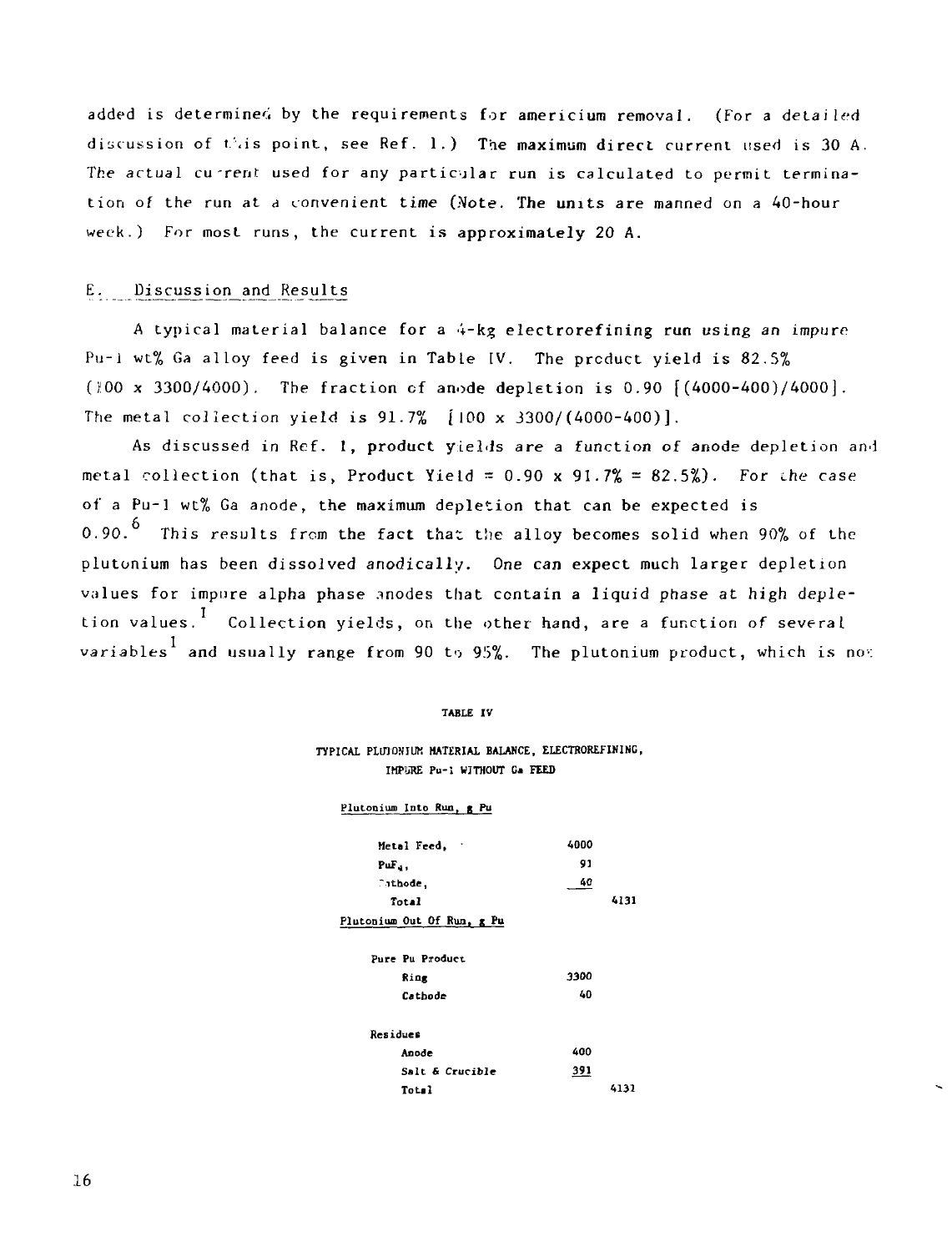collected, exists in several forms. Host of it remains in the product collection zone as unconsolidated plutonium shot. Some metal reacts with the crucible wall to which it adheres. A smaller amount is unreduced  $Pu^{+3}$ .

Purification results from a quite impure metal feed are given in Table V. (Typical results are given in Sec. V.) This table emphasizes the tremendous purification capabilities of the electrorefining process. Product purity is essentially insensitive to the purity of the feed metal. The only real requirement for the feed is that it be molten or contain a single liquid and solid phase at the temperature of the electrorefining. For discussion of this point, see Refs. 1 and 6.

#### TABLE V

|                  | g Element/10 <sup>6</sup> g Pu |                |
|------------------|--------------------------------|----------------|
| Element          | Feed                           | Product        |
| Mg               | 100                            | $\overline{c}$ |
| A1               | 200                            | $\mathbf{1}$   |
| Si               | 50                             | 5              |
| Ca               | 100                            | $\leq$ 3       |
| $c_{\mathbf{r}}$ | 1000                           | $5 - 5$        |
|                  |                                |                |
| Mn               | 100                            | 50.1           |
| Fe               | 5000                           | 5              |
| Ni               | 200                            | $\overline{2}$ |
| Cu               | 100                            | $\mathbf{1}$   |
| Za               | 1000                           | $5 - 5$        |
|                  |                                |                |
| Mo               | 1000                           | 5.0            |
| Cd               | 2000                           | 0.5            |
| S <sub>n</sub>   | 2000                           | 0.5            |
| Pb               | 2000                           | 5.6            |
| W                | < 10                           | 60             |
|                  |                                |                |
| Th               | 140                            | 4              |
| U                | 80                             | 14             |
| Aæ               | 140                            | 20             |
| Ga               | $1.04 \times 10^4$             | $25$           |
| Pn. wt%          | 97.0                           | 99.98          |

#### PURIFICATION OF PLUTONIUM METAL, RESULTS WITH AN IMPURE FEED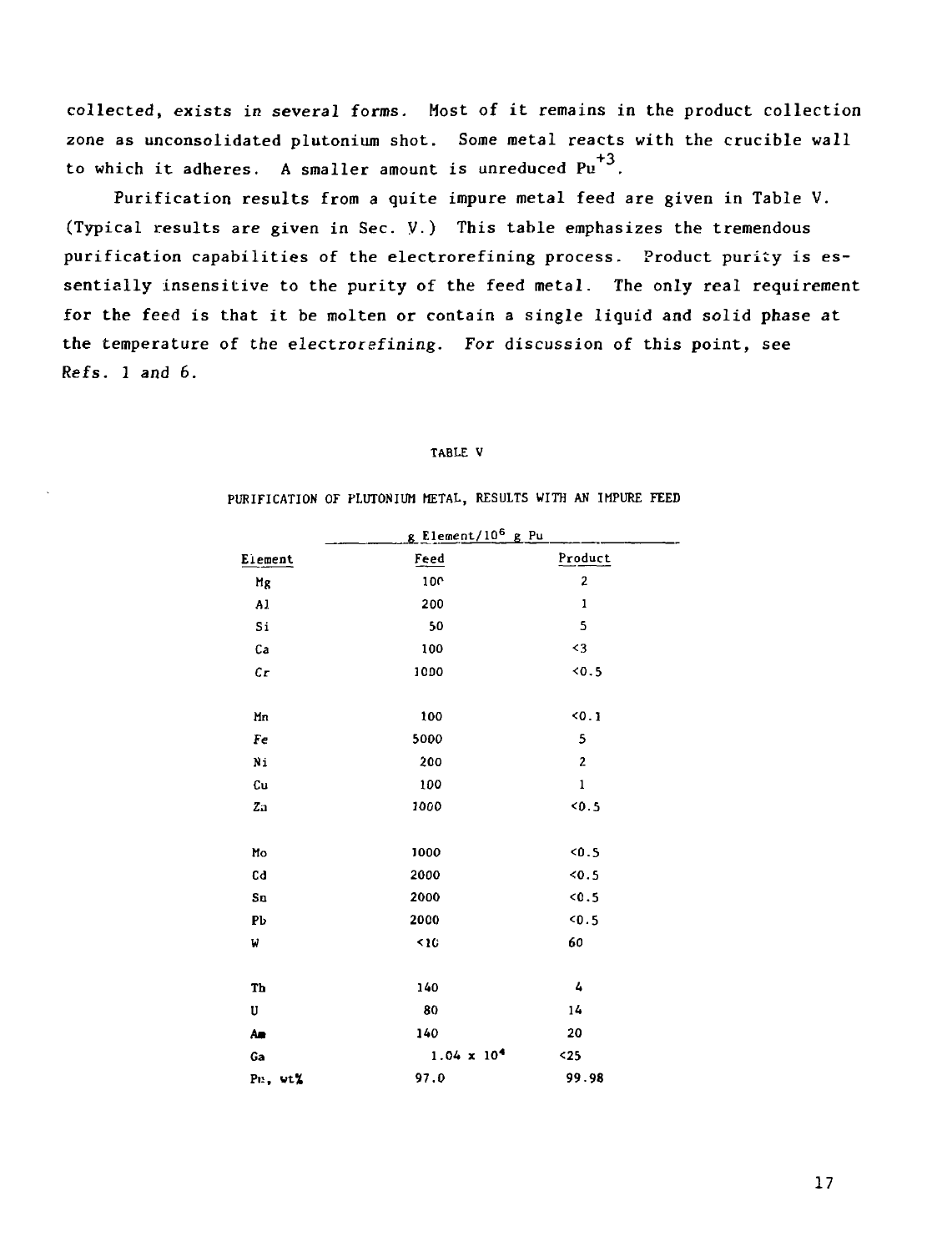The flowsheet fcr the conversion of impure plutonia to high-purity metal is given in Fig. 8. Small cans of PuO<sub>2</sub>, typically 900 g, are combined to make a



Fig. 8. Conversion of impure plutonia to high-puritv metal.

6-kg lot. The 6-kg lot is then heated in air at 800°C for 5 hours to ensure the absence of water, sulfate, and adsorbed gases. Seven hundred gram batches of  $ox$ ide are aliquoted for oxide reduction. Each reduction yields approximately 600 g of impure metal. Approximately seven metal buttons are combined and cast under vacuum into a 4-kg cylinder that serves as feed to the electrorefining process. Residues from the casting step, about 5% of the casting feed, are recycled to the roasting operation. The electrorefining yields a product ring and two types of residues, an anode containing virtually all of the impurity elements and a crucible-salt residue containing plutonium and americium. The residues are recyled through aqueous recovery. Approximately 3.3 kg of pure metal product are produced per run. Because anode casting residues are recycled to the roasting

13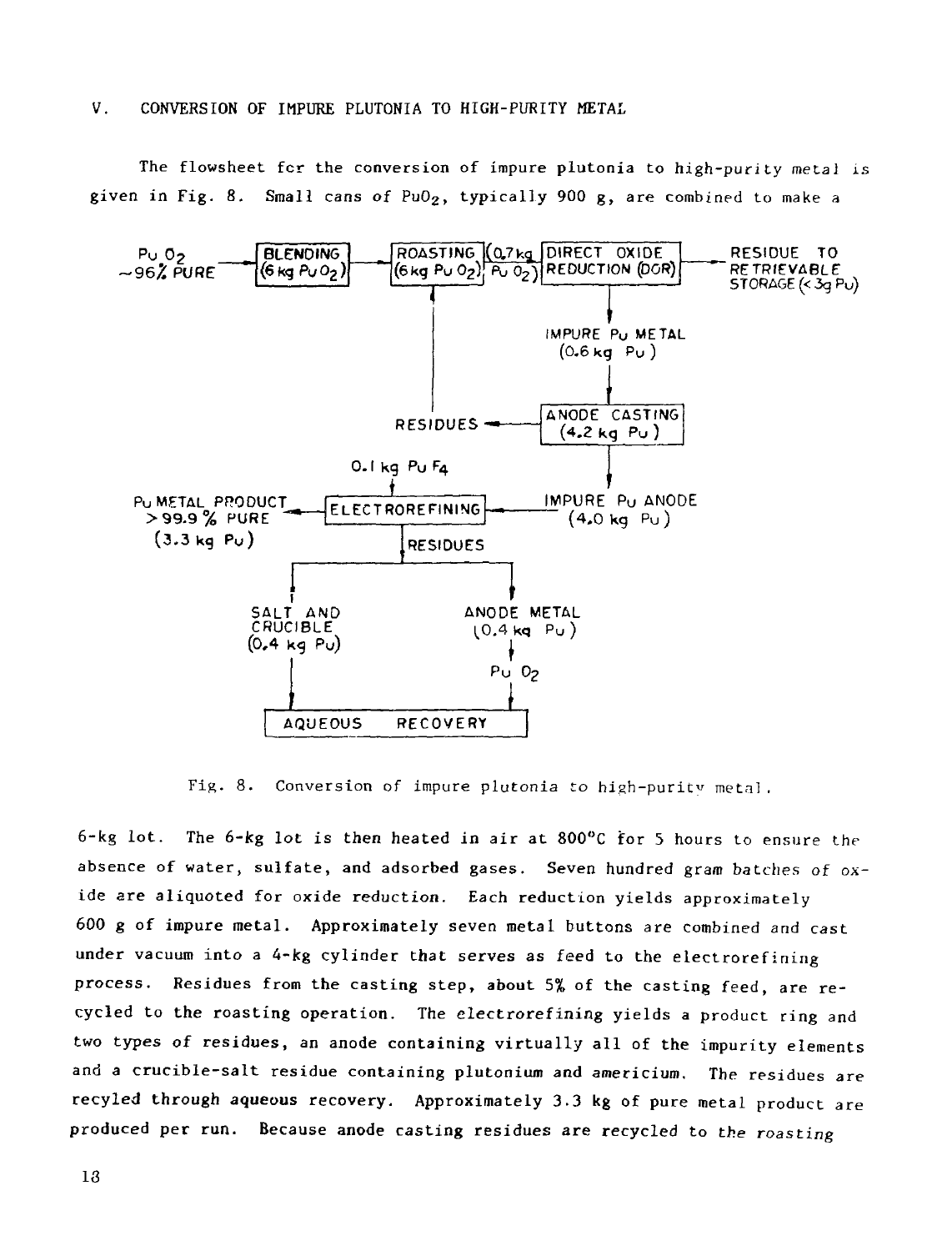operation, the only losses in the process are the residues from DOR and ER. The overall product yield is therefore 82% (82.5% x 0.995). A plutonium material balance for the combined flowsheet is given in Table VI.

#### TABLE VI

#### SUMMARY OF PROCESS YIELDS, DOR/ER PROCESS

| DOR                     |                                                         |
|-------------------------|---------------------------------------------------------|
| Oxide Feed              |                                                         |
| Bulk Wt $(g)$           | 4979 $(4732 \text{ new} + 247 \text{ casting recycle})$ |
| Fu0 <sub>2</sub> Wt (g) | 4800 $(4562 \text{ new} + 238 \text{ casting receive})$ |
| Pu Wt $(g)$             | 4231 $(4021 \text{ new} + 210 \text{ casting receive})$ |
| Product Plus Residues   |                                                         |
| Product, Pu $(g)$       | 4210 (99.5% yield)                                      |
| Residue, $Pu(g)$        | 21                                                      |
| ANODE CASTING           |                                                         |
| Feed, g Pu              | 4210                                                    |
| Product Ingot, g Pu     | 4000 (95% yield)                                        |
| Residue, g Pu           | 210 (recycled to DOR oxide feed)                        |
| ELECTROREFINING         |                                                         |
| Feed Ingot, g Pu        | 4000                                                    |
| Product ring, g Pu      | 3300 (82.5% yield)                                      |
| Residues, g Pu          | 700                                                     |

The flowsheet of Fig. 8 has been used to process approximately 250 kg of impure oxide to high-purity metal. Typical purification results are given in Table VII where the purities of an impure oxide feed, impure metal, and high purity product metal are compared. The table demonstrates the excellent purification that can be achieved in the combined DOR/ER process.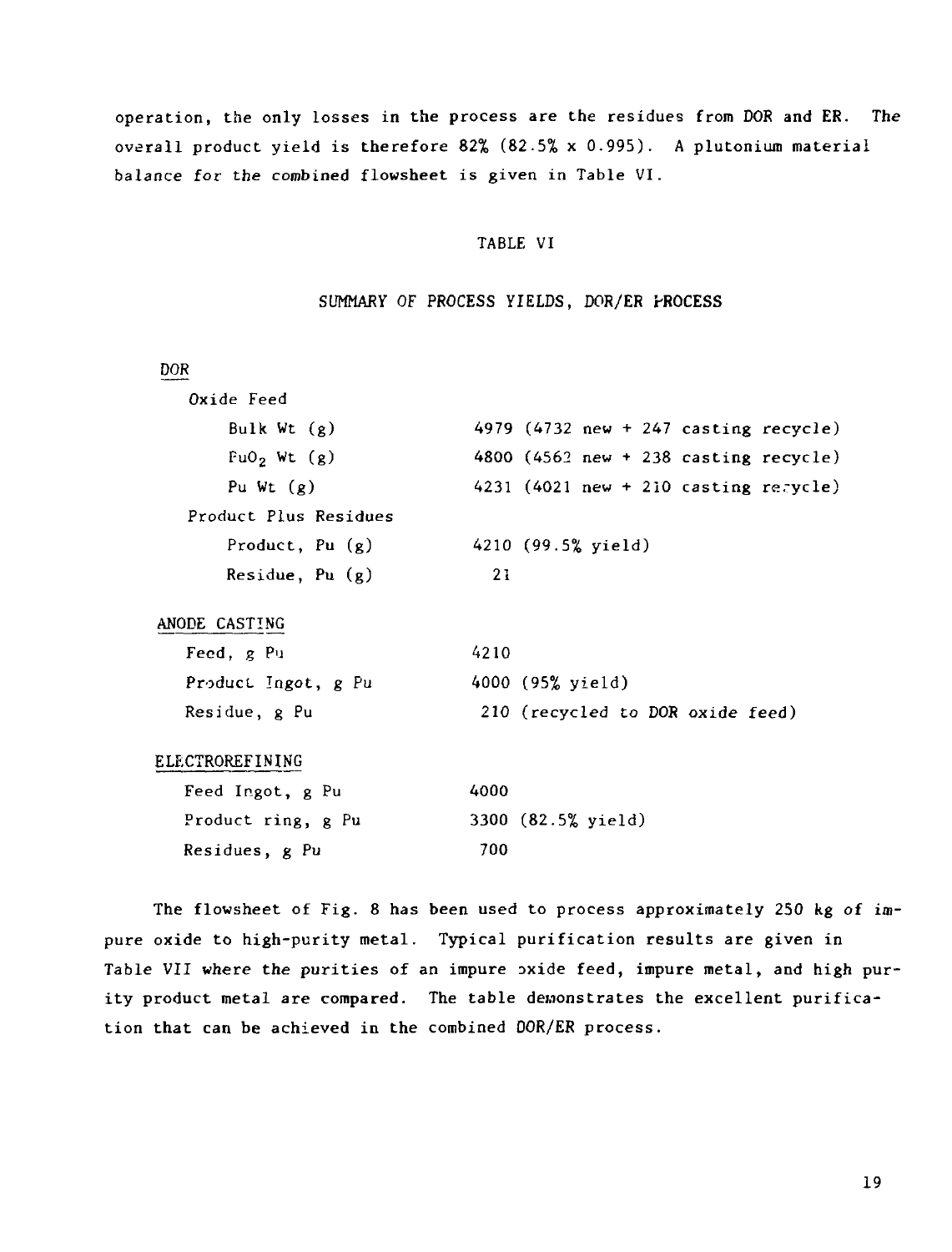#### TABLE VII

## COMPARISON OF PURITIES OF OXIDE FEED, DOR METAL, AND ER METAL PRODUCT, (Run PMR 162)

| Element                 | g Element/10 <sup>6</sup> g Sample |                           |                          |  |
|-------------------------|------------------------------------|---------------------------|--------------------------|--|
|                         | Oxide-Feed                         | Anode Casting             | ER Product               |  |
| $\, {\bf B} \,$         | $>150$                             | >150                      | $\leq 1$                 |  |
| Na                      | >233                               | 10                        | 6                        |  |
| Mg                      | >375                               | 300                       | $\mathbf i$              |  |
| $\mathbf{A} \mathbf{1}$ | 500                                | 500                       | $\leq$                   |  |
| Si                      | 283                                | 1400                      | $<$ 5                    |  |
| K                       | >100                               | 50                        | 15                       |  |
| Ca                      | >750                               | 100                       | $\leq$ 3                 |  |
| Ti                      | 32                                 | 50                        | $5$                      |  |
| $c_{r}$                 | 317                                | 360                       | $\triangleleft$          |  |
| Mn                      | 20                                 | $10\,$                    | $\leq$ 1                 |  |
| Fe                      | >1500                              | >1500                     | 5                        |  |
| $\, {\bf N}$            | 880                                | 940                       | $\leq$                   |  |
| Cu                      | 24                                 | $\overline{7}$            | $\leq$ 1                 |  |
| Y                       | >180                               | 25                        | $25$                     |  |
| 2r                      | >450                               | 500                       | 100                      |  |
| N <sub>b</sub>          | 85                                 | 60                        | $10$                     |  |
| Mo                      | 121                                | 200                       | $\triangleleft$          |  |
| Ta                      | >500                               | >500                      | < 100                    |  |
| W                       | >500                               | >500                      | 100                      |  |
| ${\bf Pb}$              | 38                                 | $\leq$                    | $\leq$                   |  |
| Th                      | 421                                | 270                       | 30                       |  |
| U                       | 656                                | 20                        | $\overline{\phantom{a}}$ |  |
| $\boldsymbol{c}$        | 78                                 | 790                       | 25                       |  |
| Am                      | 655                                | 795                       | 219                      |  |
| Pu                      |                                    | 82.23 (93.29% pure) 98.47 | 99.96                    |  |

20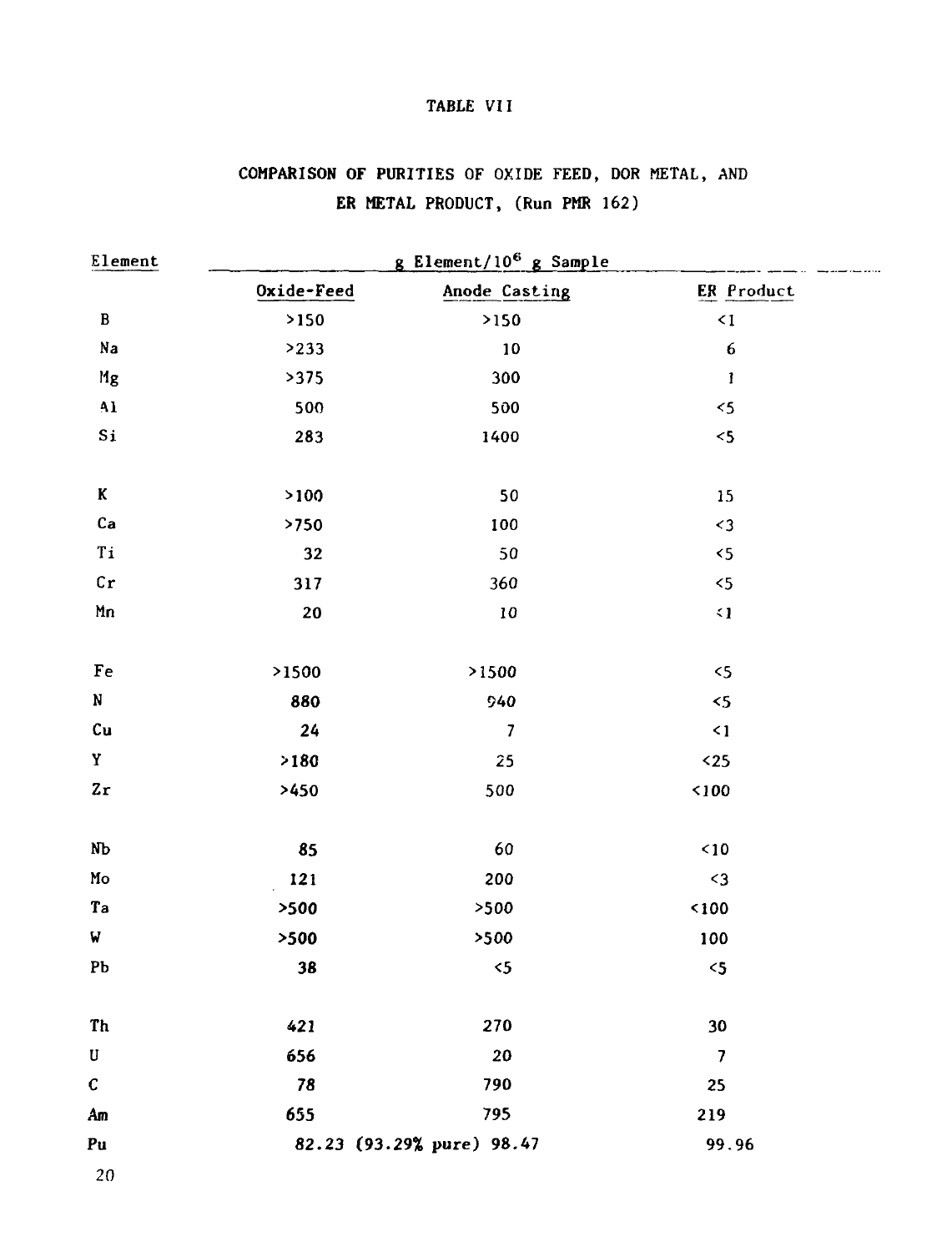VI. FUTURE WORK

Work is in progress to improve the efficiencies of both the DOR and electrorefining processes.

The present DOR process would be improved by

(a) recycling the CaCl<sub>2</sub>-CaO salt residues (presently these residues are sent to retrievable storage),

(b) increasing the scale of the reduction,

(c) decreasing the time required for a reduction.

Detailed recommendations for improving the electrorefining process are discussed in Ref. 1. These recommendations include

(a) increasing the scale to 6 kg of plutonium,

(b) decreasing the process time,

(c) improving the process efficiency by increasing the collection

efficiency and anode depletion, and

(d) developing pyrochemical procedures for the recycle of process residues.

#### **REFERENCES**

- 1. L. J. Mullins and A. N. Morgan, "A Review of Operating Experience at the Los Alamos Plutonium Electrorefining Facility, 1963-1967" Los Alamos National Laboratory report LA 8943 (1981),
- 2. L. J. Mullins and C. L. Foxx, "Direct Reduction of <sup>238</sup>PuO<sub>2</sub> and <sup>239</sup>PuO<sub>2</sub> to Metal", Los Alamos National Laboratory report LA 9073 (in press).
- 3. L. J. Mullins and A. N. Morgan, "Reduction of PuO<sub>2</sub> to Metal", Los Alamos National Laboratory internal documents, CMB-11 Procedures, CMB-11-77-37 Rev 0 (1977) and 420-MPP-R01 (1978).
- 4. Science, 211, January 9, 1981.
- 5. D. A. Wenz, I. Johnson, and R. D. Wolson, "CaCl<sub>2</sub>-Rich Region of the CaCl<sub>2</sub>- $CaF<sub>2</sub>-CaO System, " J. Chem. Eng. Data, 14, [2], 250-252 (1969).$
- 6. L. J. Mullins and J. A. Leary, "Fused-Salt Electrorefining of Molten Putonium and Its Alloys by the LAMEX Process," I&EC Process Design and Development 4, 394-400 (1965).